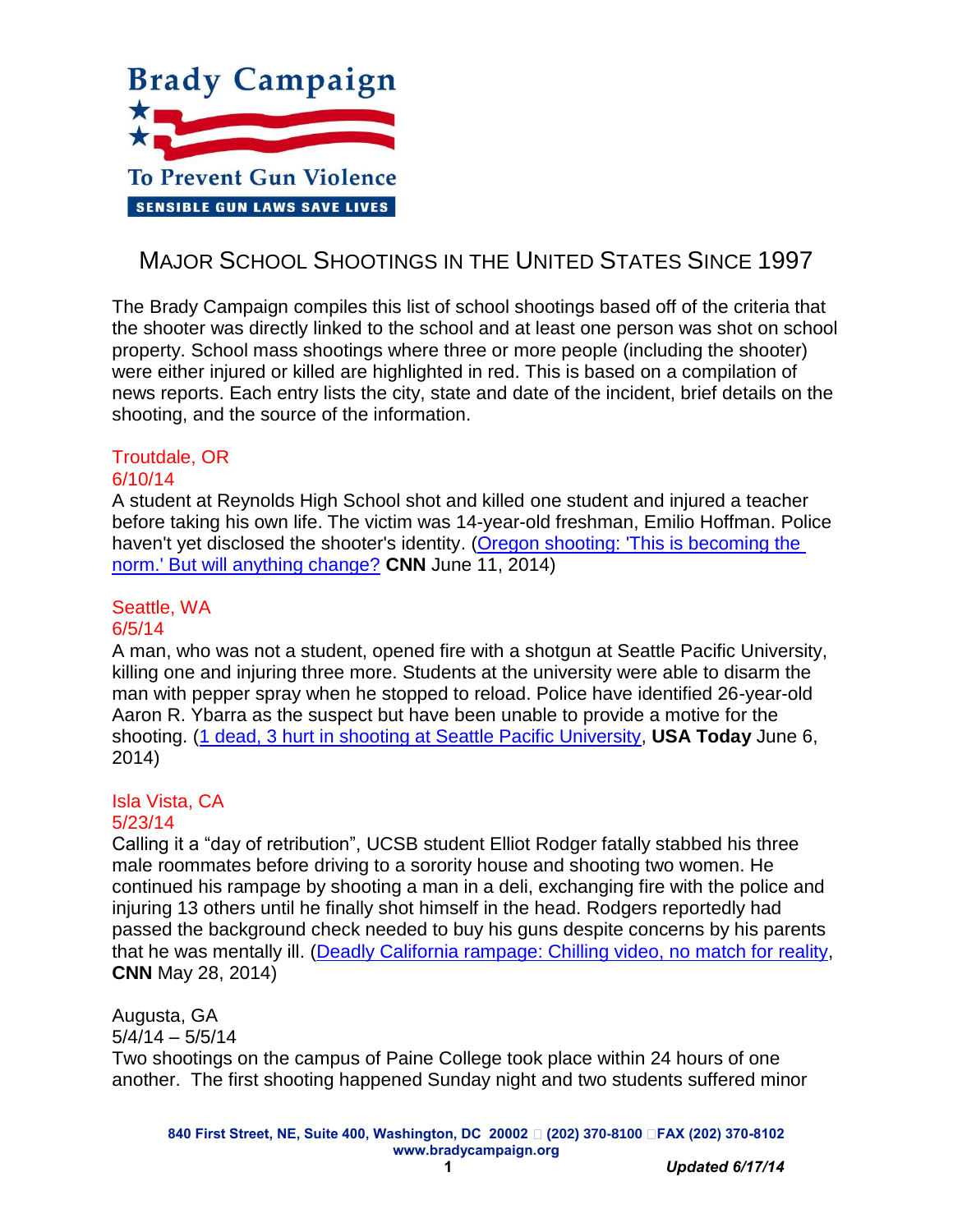injuries when a pair of gunmen fired shots in a men's dormitory. The school said the two shooters were not students. The second incident happened Monday afternoon when a victim was shot in the head inside a dormitory. The suspect in the second shooting was taken into custody. Police say the shootings do not appear to be related. (*[One hurt in second shooting at Paine College in Georgia,](http://www.usatoday.com/story/news/nation/2014/05/05/shooting-paine-college/8730321/)* **USA Today** May 5, 2014)

Salisbury, NC 2/10/14 A high school student was shot in the stomach at Salisbury High School outside the gymnasium while the two suspects fled the scene after the shooting. (*[Teen shot at](http://myfox8.com/2014/02/10/teen-shot-at-salisbury-high-school/)  [Salisbury High School,](http://myfox8.com/2014/02/10/teen-shot-at-salisbury-high-school/) suspect sought,* **MyFOX8** February 10, 2014)

Palm Bay, FL 1/30/14

A student was shot in the parking lot at Eastern Florida State College during a fight between students. Amado Contreras and his brother Landyer Contreras were in a verbal argument with a fellow student Landrick Hamilton that escalated to a physical fight. One of the brothers got out of the car and beat Hamilton with a pool cue. Hamilton pulled a gun from his car and shot Amado in the chest. Amado is expected to recover, and Hamilton is claiming self-defense. (*[Three people involved in shooting at Palm Bay](http://www.wftv.com/news/news/local/officials-1-shot-eastern-florida-state-college-pal/nc7Ty/)  [college claim self-defense,](http://www.wftv.com/news/news/local/officials-1-shot-eastern-florida-state-college-pal/nc7Ty/)* **WFTV9** January 30, 2014)

Nashville, TN

1/28/14

An altercation over a gambling debt between students left one student injured with a gunshot wound in the leg. The shooting happened just before 9pm near Kean Hall on the Tennessee State University's main campus. The victim was treated for non-life threatening injuries, while police have not released any information on the suspect. (*[Tennessee State University Shooting: Gunman Opens Fire On Campus, Injuring 1,](http://www.huffingtonpost.com/2014/01/28/tennessee-state-university-shooting_n_4684702.html)* **Huffington Post** January 28, 2014

Carbondale, IL

1/27/14

A fight between high school students during a lunch break at Rebound High School escalated in the parking lot leaving one student wounded from a gunshot. The suspect pulled out at gun and shot the father of one of the students. A 17-year-old and 18-yearold were both taken in custody. (*Police [identify primary suspect in shooting near](http://www.kfvs12.com/story/24557239/police-investigate-report-of-shot-fired-at-carbondale-school)  [Carbondale school,](http://www.kfvs12.com/story/24557239/police-investigate-report-of-shot-fired-at-carbondale-school)* **KFVS** January 28, 2014)

Orangeburg, SC

1/24/14

20-year-old student, Brandon Robinson died after being shot on campus outside a dormitory at South Carolina State University and 19-year-old Justin Singleton was arrested and charged with murder. (*[South Carolina State football](http://msn.foxsports.com/college-football/story/south-carolina-state-football-player-killed-in-campus-shooting-012414) player killed in [campus shooting,](http://msn.foxsports.com/college-football/story/south-carolina-state-football-player-killed-in-campus-shooting-012414)* **FOX Sports** January 25, 2014)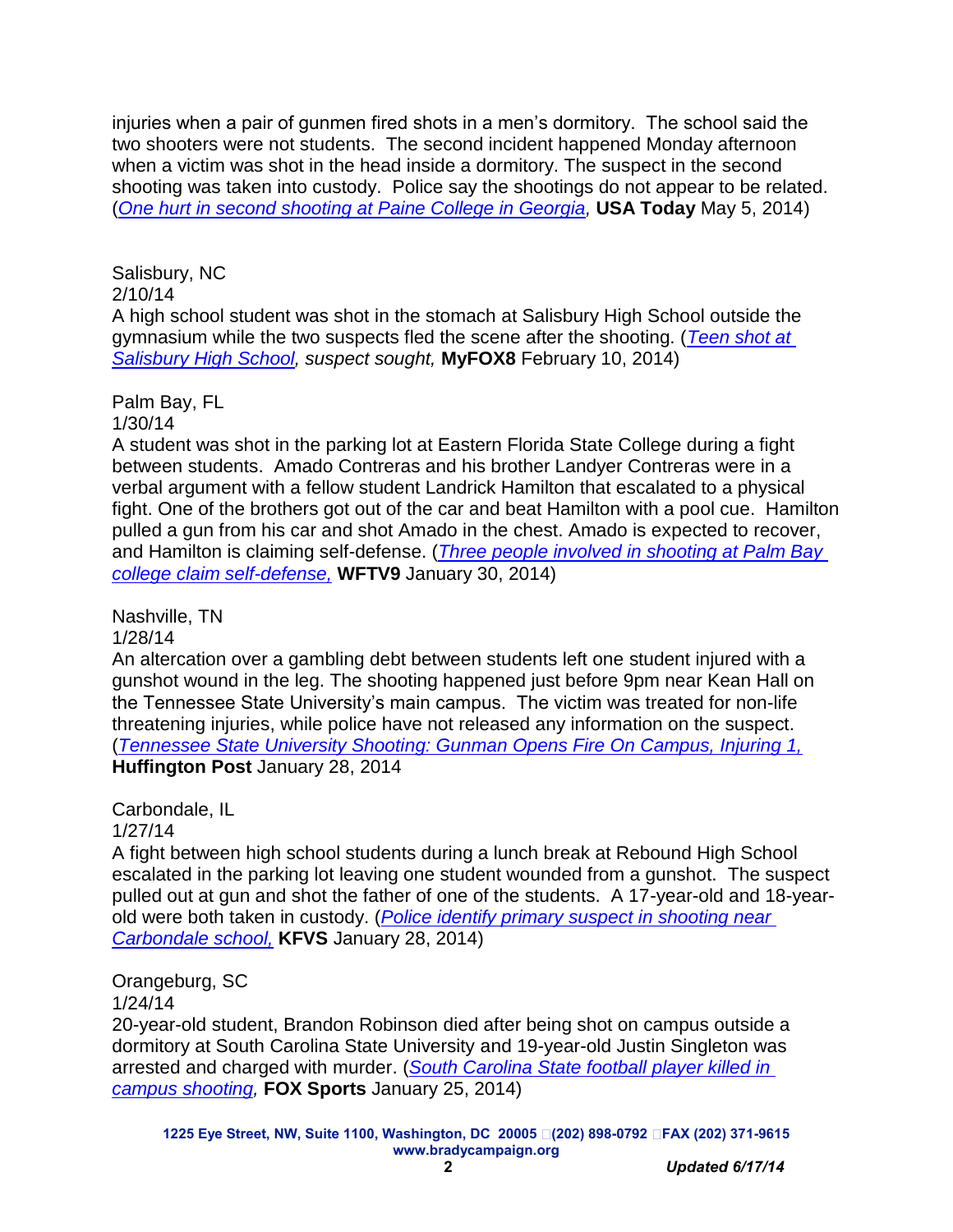West Lafayette, IN

1/21/14

23-year-old teaching assistant Cody Cousins walked into a basement classroom at Purdue University, and shot and killed 21-year-old student Andrew Boldt then turned himself into police. (*Teaching assistant [shot dead at Purdue University](http://www.usatoday.com/story/news/nation/2014/01/21/purdue-shooting/4719831/)***, USA Today** January 23, 2014)

Chester, PA

1/20/14

A student was wounded after he was shot after a basketball game on the campus of Widener University. No suspects have been apprehended. (*[Widener Student Shot,](http://www.nbcphiladelphia.com/news/local/Shots-Fired-at-Widener-University-241223681.html)  [Suspect on the Loose](http://www.nbcphiladelphia.com/news/local/Shots-Fired-at-Widener-University-241223681.html)* **NBC10 Philadelphia** January 20, 2014)

Philadelphia, PA

1/17/14

Two students at Delaware Valley Charter HS were injured by a gunshot wound after a 17-year-old obtained a gun from an 18-year-old graduate of the school, Donte Walker. Walker concealed the gun as he walked into the school, not passing through metal detectors then was seen on video giving the gun to 17-year-old suspect Raisheem Rochwell. (*2 nd [teen charged in Delaware Valley](http://www.philly.com/philly/news/2nd_teen_charged_in_Delaware_Valley_Charter_High_School_shooting.html) Charter High School shooting,* **Philly.com** January 20, 2014)

Roswell, New Mexico

1/14/2014

A 12-year old middle school student opened fire in a gymnasium at Berrendo Middle School armed with a sawed off shotgun and picked victims at random, critically wounded two students. The two injured were a 13-year-old girl and a 12-year-old boy. Police say the suspect took the gun that his father had purchased at Wal-Mart some months ago, which was not locked up. (*[Police: Suspect entered New Mexico school](http://www.cnn.com/2014/01/15/justice/new-mexico-school-shooting/)  [with sawed-off shotgun, plan,](http://www.cnn.com/2014/01/15/justice/new-mexico-school-shooting/)* **CNN** January 15, 2014)

Jackson, TN

1/9/14

A 17-year-old student at Liberty Technology Magnet HS was shot in the thigh by a fellow 16-year-old student happening just after school dismissal time in the afternoon. The victim was taken to the hospital with non-life threatening injuries (*[Student wounded](http://www.cnn.com/2014/01/15/justice/new-mexico-school-shooting/)  [in shooting at Tenn.](http://www.cnn.com/2014/01/15/justice/new-mexico-school-shooting/) School,* **USA Today** January 9, 2014)

### Centennial, Colorado

12/13/2013

Karl Pierson, an 18-year old student, walked into Arapahoe High School and opened fire, injuring one student before shooting and killing himself. He bought the shotgun legally from a gun store in the community. (*[Colorado's school shooting—over in 80](http://www.cnn.com/2013/12/14/us/colorado-school-shooting/)  [seconds](http://www.cnn.com/2013/12/14/us/colorado-school-shooting/)*, **CNN** December 15, 2013)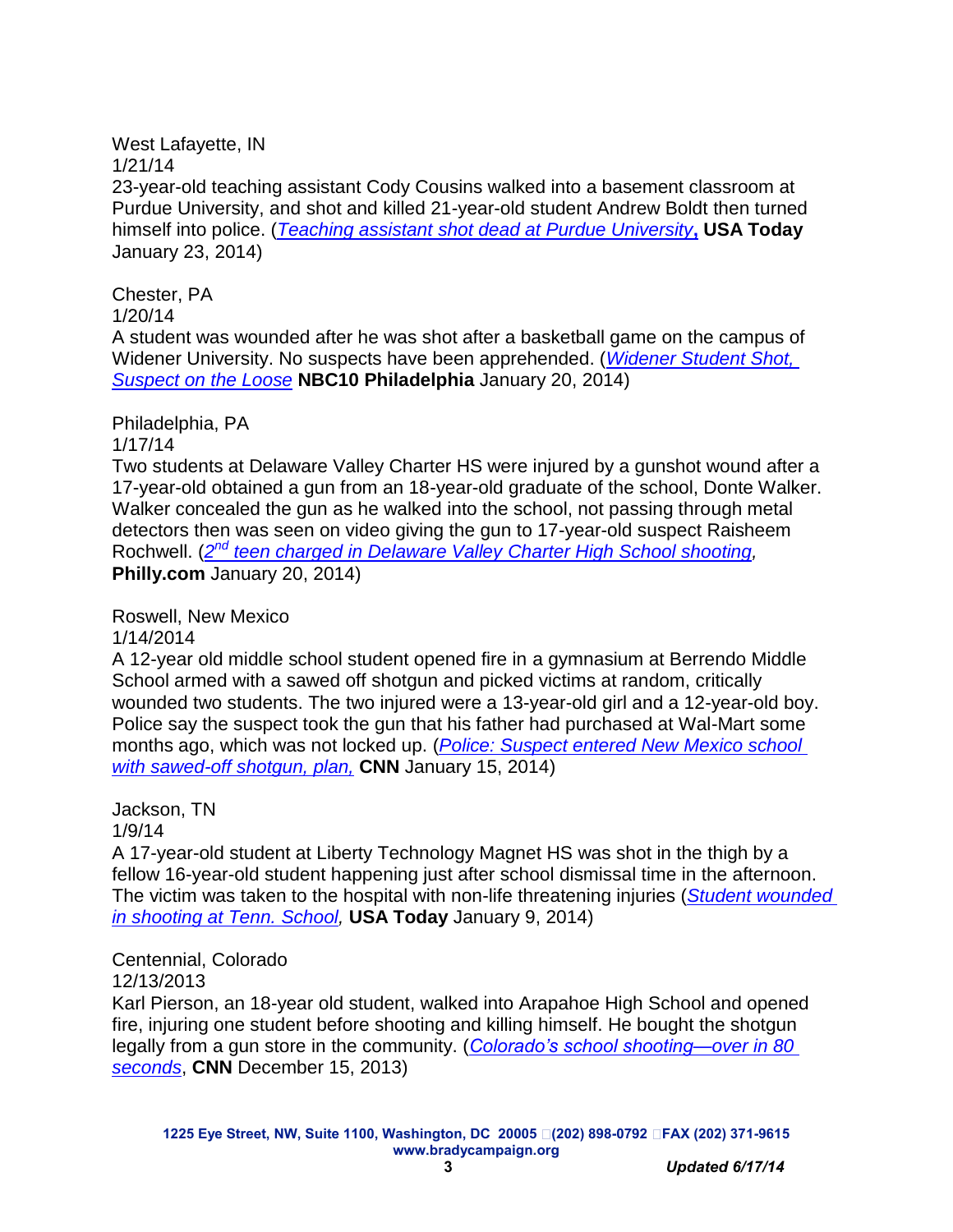Winter Garden, Florida 12/4/2013

A 15-year-old student is shot at West Orange High School has students were being dismissed for the day. Authorities identified the gunman as a 17-year-old fellow student. He's in custody facing charges of attempted murder, aggravated battery with a firearm, possession of a firearm by a minor and possession of a firearm on school property. (*[Student shot at West Orange High; suspect in custody](http://articles.orlandosentinel.com/2013-12-04/news/os-teen-shot-west-orange-high-20131204_1_bus-loop-student-shot-two-students)*, **Orlando Sentinel** December 4, 2013)

#### Pittsburgh, Pennsylvania 11/13/2013

At least one gunman opens fire on three Brashear High School students as they walked to their cars after classes had ended for the day. One student was grazed in the head, another was struck in the neck and shoulder, and a third was hit in the leg and foot. Six people were taken into custody. Authorities believe the shooting was drug-related. (*[Police: 3 Students Shot Near Brashear High School](http://pittsburgh.cbslocal.com/2013/11/13/police-reported-shooting-at-brashear-high-school/)*, **CBS Pittsburgh** November 13, 2013)

Stone Mountain, GA

#### 11/3/13

A 17-year-old football player was shot on the campus of Stephenson High School on a Sunday while watching game films after a confrontation between students and a group of teens who did not attend the school. (*[Stephenson High football player shot on](http://www.myfoxatlanta.com/story/23873227/stephenson-high-football-player-shot-on-campus)  [campus,](http://www.myfoxatlanta.com/story/23873227/stephenson-high-football-player-shot-on-campus)* **Fox Atlanta** November 11, 2013)

Greensboro, North Carolina

### 11/2/2013

A 21-year-old student is shot at North Carolina A&T State University. The victim was hospitalized with serious, but non-life-threatening injuries. The University locked down for half an hour. No suspects in custody. (*[1 Shot at North Carolina A&T State University](http://www.usatoday.com/story/news/nation/2013/11/03/shooting-north-carolina-university/3399821/)*, **USA Today** November 3, 2013)

# Sparks, Nevada

### 10/21/13

A twelve year old student shot and killed a teacher and wounded two other students before killing himself with a handgun on a playground basketball court at Sparks Middle School.

Pine Hills, FL

10/4/13

Two high school students were shot outside of Agape Christian Academy as they were about to leave for a football game. The suspect had an ongoing dispute with the 16 year-old victim, while the 17-year-old victim was struck by a stray bullet. (*2 students shots at Agape Christian Academy in Pine Hills* **WFTV** October 4, 2013)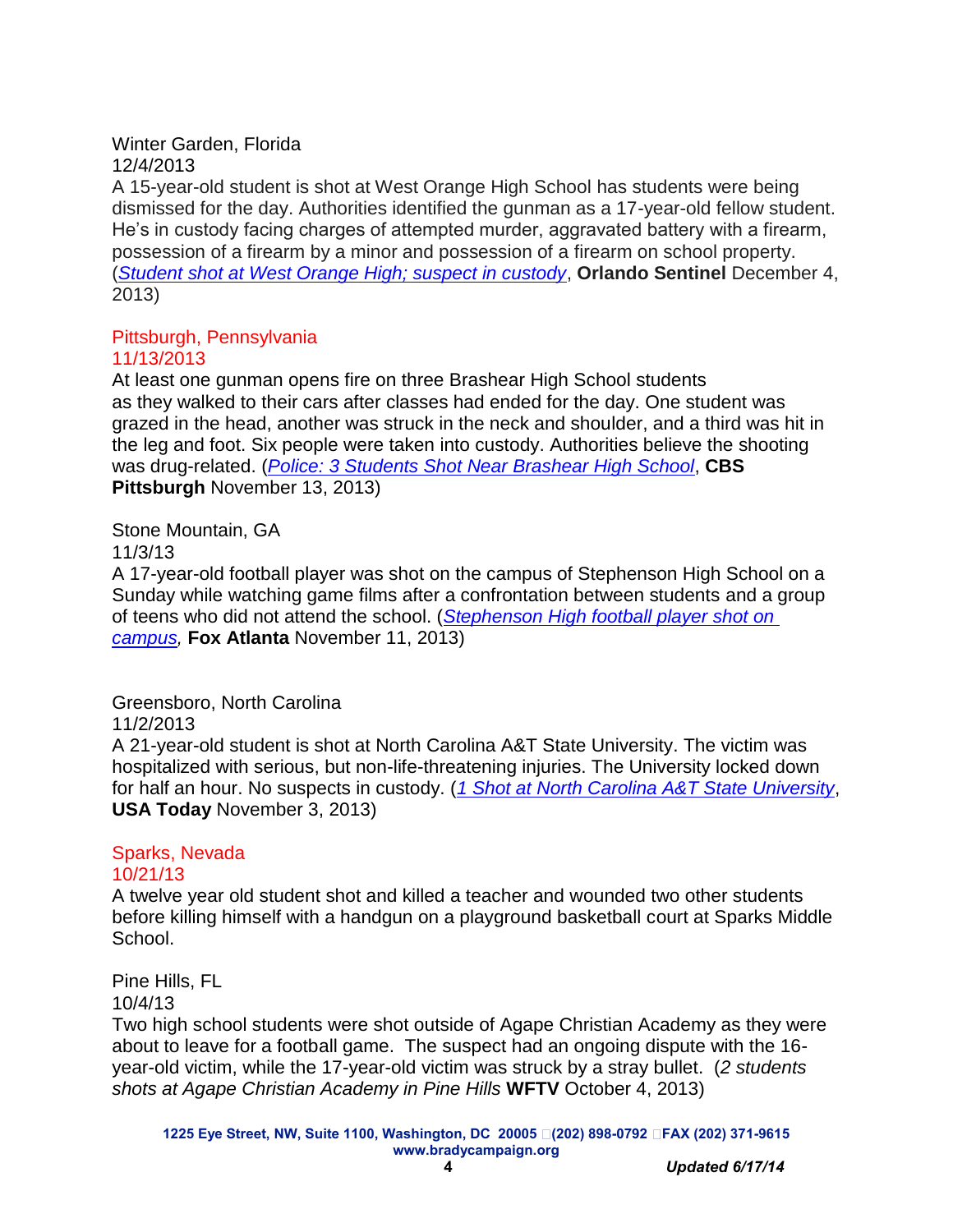#### Winston-Salem, NC 8/30/13

A male high school student was sent to the hospital with non-life threatening wounds after being shot by another student after a scheduled fire drill at Carver High School. (*Student charged in shooting at Carver High School in Winston-Salem* **Newsrecord.com** August 30, 2013)

Sardis, MS 8/23/13

A high school student was killed by a gunshot after a football game on school property of North Panola High School. Authorities believe the incident was gang related. (*North Panola teen killed in shooting after football game* **WMCTV 5** August 24, 2013)

### W. Palm Beach, FL

#### 6/19/13

Two custodians were found shot to death in the morning of the Alexander W. Dreyfoos School of the Arts, while a third custodian is suspected as the culprit and is currently on the lam. (*Custodians' families try to cope as police search for suspect in Dreyfoos death*, **The Palm Beach Post** June 20, 2013)

# Santa Monica, California

#### 6/7/13

A lone gunman killed six, injured four in the library of Santa Monica College. The gunman was killed by police officers. The shooter killed his father and brother, leaving their bodies in a house which he had set on fire. (Wikipedia, List of School Shootings)

# Grambling, Louisiana

### 4/15/13

At Grambling State University, one student and two other people were shot by a lone gunman outside of a campus dormitory. There were no critical injuries and the shooter has not been identified. [\(Three students shot at Grambling State University,](http://www.knoe.com/story/21986135/three-shot-at-grambling-state-university) KNOE, April 15, 2013)

# Tuscaloosa, AL

#### 4/16/13

A Stillman College student was charged with attempted murder in the shooting of another student on campus. Elgerondo Williams was arrested and charged with attempted murder after he turned himself in. Williams is accused of shooting a 19-yearold man in the torso with a caliber handgun. Both men are students at Stillman College. [\(1 hurt in Stillman College shooting, student charged with attempted murder,](file:///C:/Users/anacht/AppData/Local/Microsoft/Windows/Temporary%20Internet%20Files/Content.Outlook/VWZK1Y84/unintentional-shootingsFeb2014.docx) blog.al.com, April 17, 2013)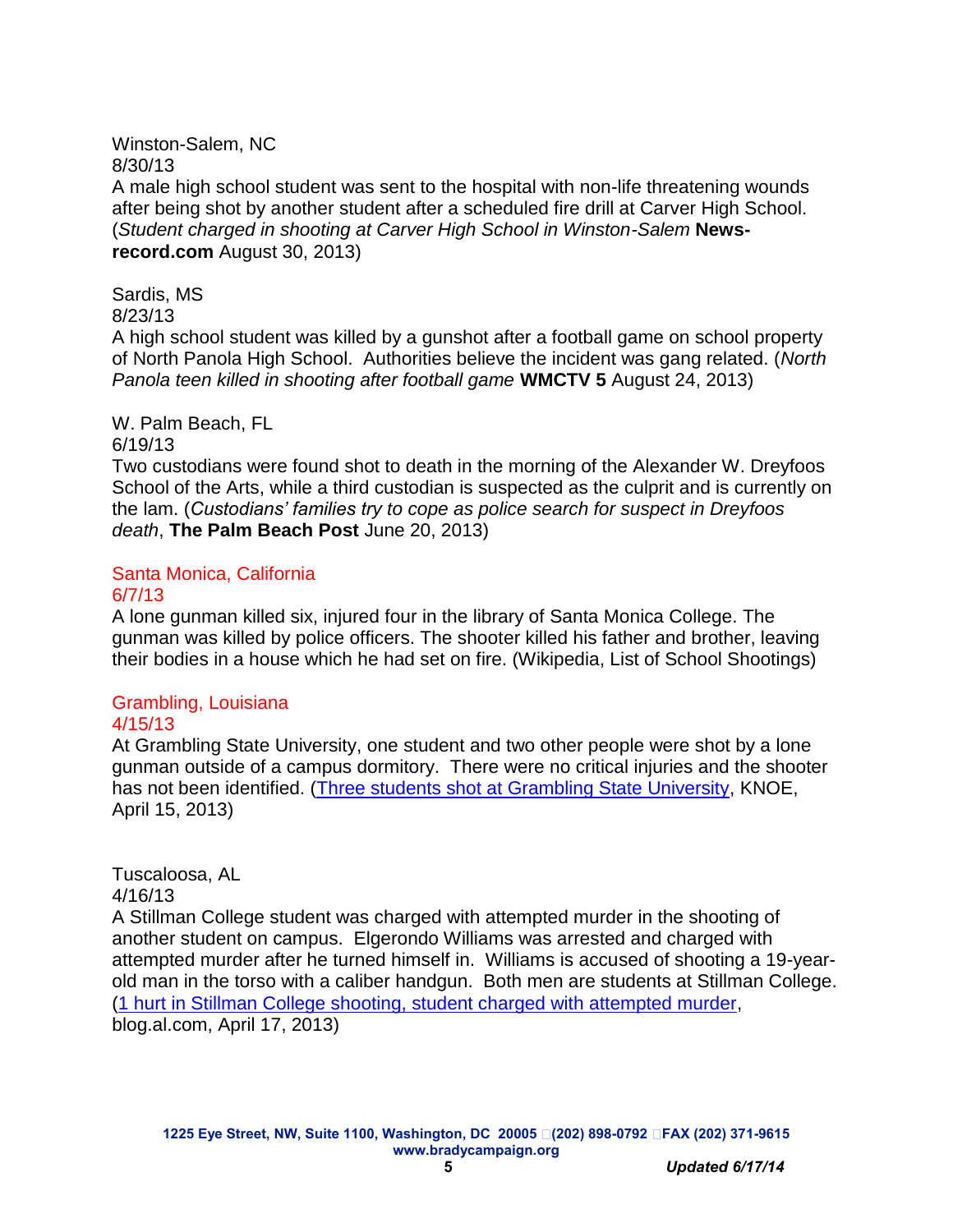#### Atlanta, Georgia

1/31/13

A student shot a fellow student in the back of the neck at an Atlanta middle school. One teacher was injured as well because multiple shots were fired. A police officer wrestled the gun away before more damage was done. (NY Times)

#### Houston, Texas 1/22/13

At Lone Star College, two men argued, one pulled a gun and shot the other, injuring him. He also injured a nearby maintenance man and mistakenly shot himself in the leg. (ABC News)

Chicago, Illinois 1/16/13 A 17 year old boy shot to death after a basketball game at Chicago State University.

## Hazard, Kentucky

#### 1/15/13

Three killed by Dalton Lee Stidham at Hazard Community and Technical College. The deaths include a twelve year old child who died the next day from the wounds.

St. Louis, MO

1/15/13

Two injured as a part time student at Stevens Institute of Business and Arts shot himself and a school administrator.

Taft, California

1/10/13

Two injured at the hands of a sixteen year old male student and a shot gun. The shooter, a student of Taft Union High, was convinced by his teacher to stop his shooting before more damage was done.[\(Taft School Shooting: Teen Gunman Told Teacher,](http://abcnews.go.com/US/teen-gunman-told-teacher-ryan-heber-shoot/story?id=18189580)  [Ryan Hebler, 'I Don't Want to Shoot You',](http://abcnews.go.com/US/teen-gunman-told-teacher-ryan-heber-shoot/story?id=18189580) **ABC,** January 11, 2013)

Newtown, CT 12/14/2012 26 people were shot and killed at Sandy Hook Elementary School. The gunman, a 20 year-old man, killed 20 young students and 6 staff at the school, a K-4<sup>th</sup> grade facility. (*26 Dead at Newtown School*, **NBC, December 14, 2012**).

San Bernardino, CA 12/8/2012 Campus police of California State University – San Bernardino shot and killed a man at an off-campus housing facility. A conflict that occurred in the dorm between the man,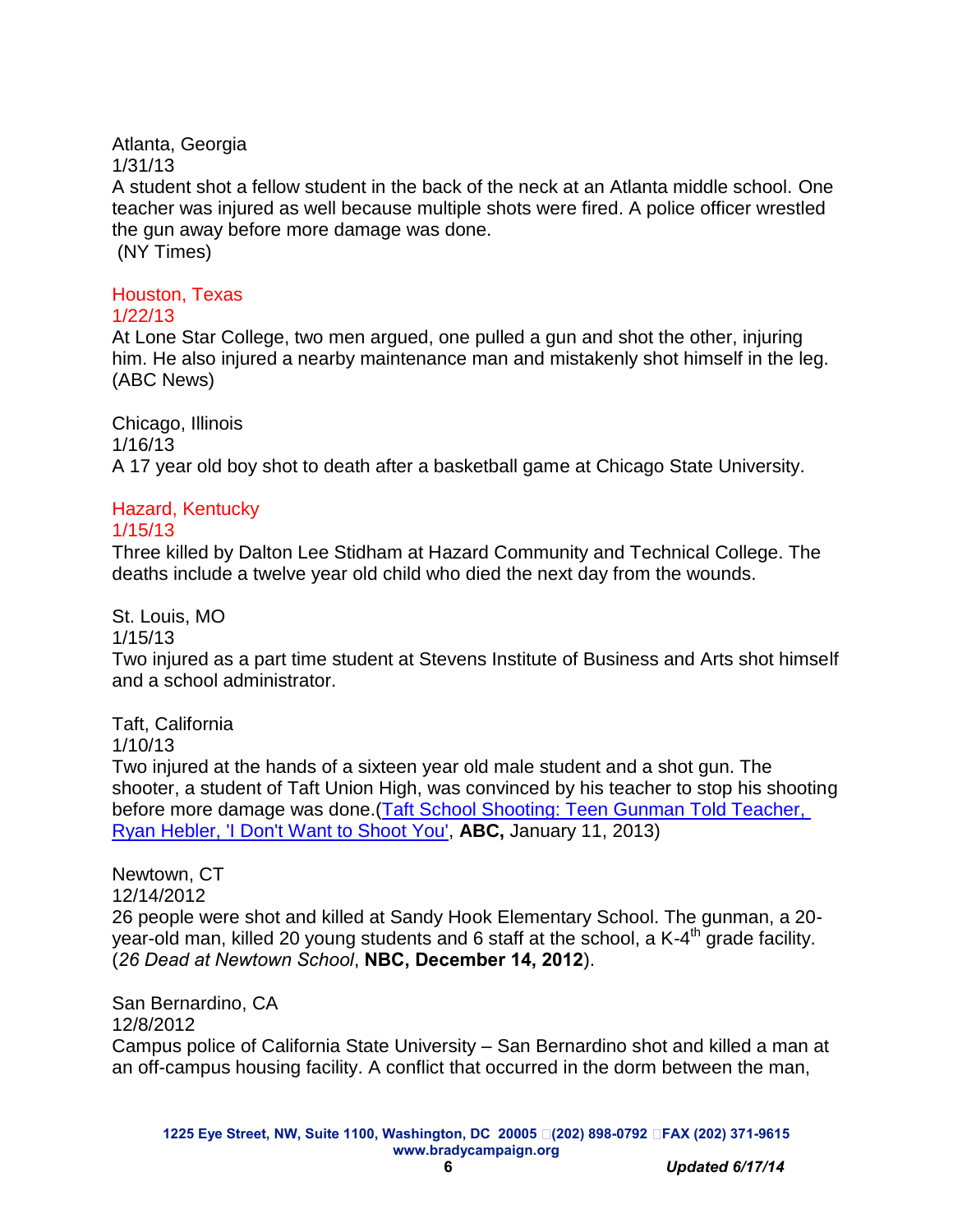aged 38, and campus police led to the student's death and the injury of one officer.(*Cal State San Bernardino student shot, killed by campus police*, **ABC, December 8, 2012**)

Baltimore, MD 11/30/2012

One person was shot and injured at Baltimore-area Morgan State University, a school with an enrollment of about 6000 students. The victim was an MSU football player, and was the second person shot on the campus this semester. (*1 shot at Morgan State University*, **CBS News, November 30, 2012**)

Los Angeles, CA 10/31/2012

Four individuals who were not University of Southern California students were injured outside a Halloween party on the USC campus. The violence erupted while a group of more than 100 individuals waited in line. (*4 injured at USC campus shooting in Los Angeles*, **Yahoo! News, November 2, 2012**)

Baltimore, MD 9/12/2012

One person was shot in the stomach on the campus of Morgan State University. The incident took place in the student center, yet neither the shooter nor the victim were MSU students. The two men were believed to be on campus for a sporting event. (*Man shot at Morgan State University*, **NBC, September 13, 2012**).

Perry Hall, MD

8/27/2012

A 15-year-old Baltimore County high school student wounded one classmate on the first day of school in Perry Hall, Maryland. The shooting took place in the Perry Hall High School cafeteria in the morning. Teachers in the vicinity were able to rush the shooter before he could fire more shots. (*Student shot on first day of classes at Maryland school*, **The Huffington Post, August 27, 2012**)

Auburn, AL. 6/11/2012

Three people are dead and three more are wounded in a shooting at a pool party near Auburn University. Two of the slain victims were former players for the school's powerhouse football program. (*Manhunt for suspect after 3 killed in shooting near Auburn University, including two former football players*, **Fox News, June 10, 2012**)

Oakland, CA

4/2/2012.

A 43-year-old former student at Oikos University, a Christian school populated by mostly Korean and Korean-Americans, opened fire on the campus, killing seven people and wounding several others. (*Oikos University Shooting: Suspect, One L. Goh, Detained; At Least 7 Dead*, **ABC News, April 2, 2012**)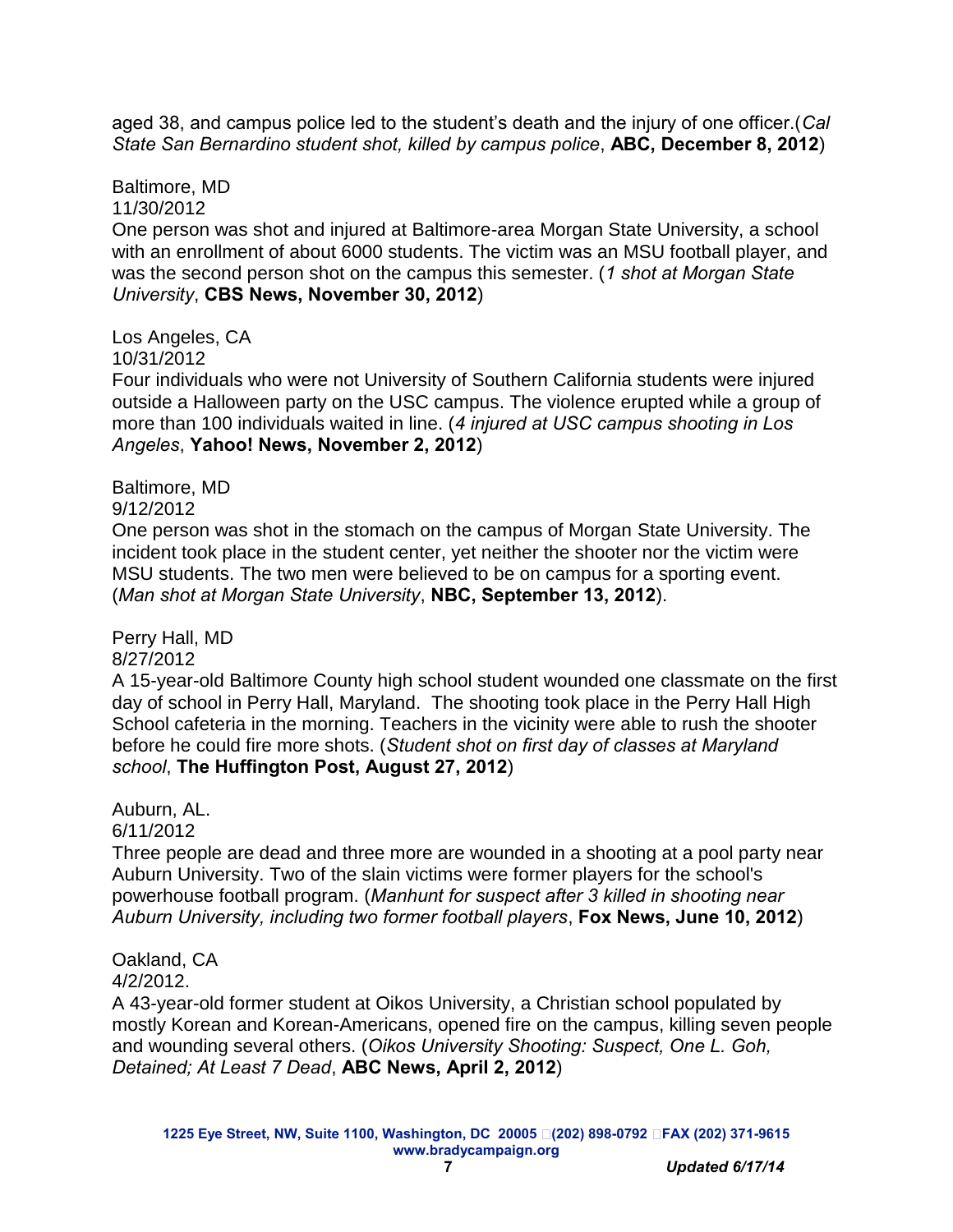Starkville, MS

3/24/2012

Mississippi State University student John Sanderson is shot to death in his dormitory room (Mississippi State University Student John Sanderson Shot to Death in Campus Dorm, *Three Suspects Still at Large*, **Hinterland Gazette, March 25, 2012**)

Jacksonville, FL 3/6/2012

Shane Schumerth, a 28-year-old teacher at Episcopal High School, returned to the campus after being fired and shot and killed the headmistress, Dale Regan, with an assault rifle. (*Digging Deeper: Shane Schumerth*, **Fox 30 Waws, 3/6/2012**)

Chardon, OH 2/27/2012

A 17 year old boy fired 10 shots at a group of students in the Chardon High School cafeteria as school began Monday, then shot an additional student elsewhere in the cafeteria, then proceeded down a hallway, where he shot one more student. He then fled and was arrested nearby, authorities said. Three boys were killed. Another male victim remains hospitalized, while a female victim has been released to her family, officials said. (*Third Teen Dead in School Attack,* **Wall Street Journal, February 29, 2012**)

Port Orchard, WA

2/23/2012

A 9 year old boy boy accidently shot a fellow third-grader. Authorities say the boy brought a .45-caliber handgun he got from his mother's house to an elementary school in Bremerton on Wednesday, and the weapon discharged from inside his backpack just before classes let out, critically injuring an 8 year-old girl. (*Father: 'My kid made a mistake' in school shooting***, CBS News, February 24, 2012)**

Murfreesboro, TN

2/21/2012

A 14 year old boy was shot twice in the leg on the grounds of Carson Lane Academy. The shooting occurred just after 5 o'clock on a Monday afternoon during an altercation between two groups of kids. (*Police Make Arrests In Murfreesboro School Shooting*, **NewsChannel5, February 21, 2012**)

Brownsville, TX

### 1/4/2012

A male 8th grade Cummings Middle School student brandished a weapon today at approximately 8 AM in the school's main hallway. School administrators immediately contacted the Brownsville Police Department and BISD Police and Security Services. The school initiated standard lock down procedures. Law Enforcement Officers responded to the scene immediately. The student engaged the officers and was shot. He was transported to a local hospital by ambulance. No other students or employees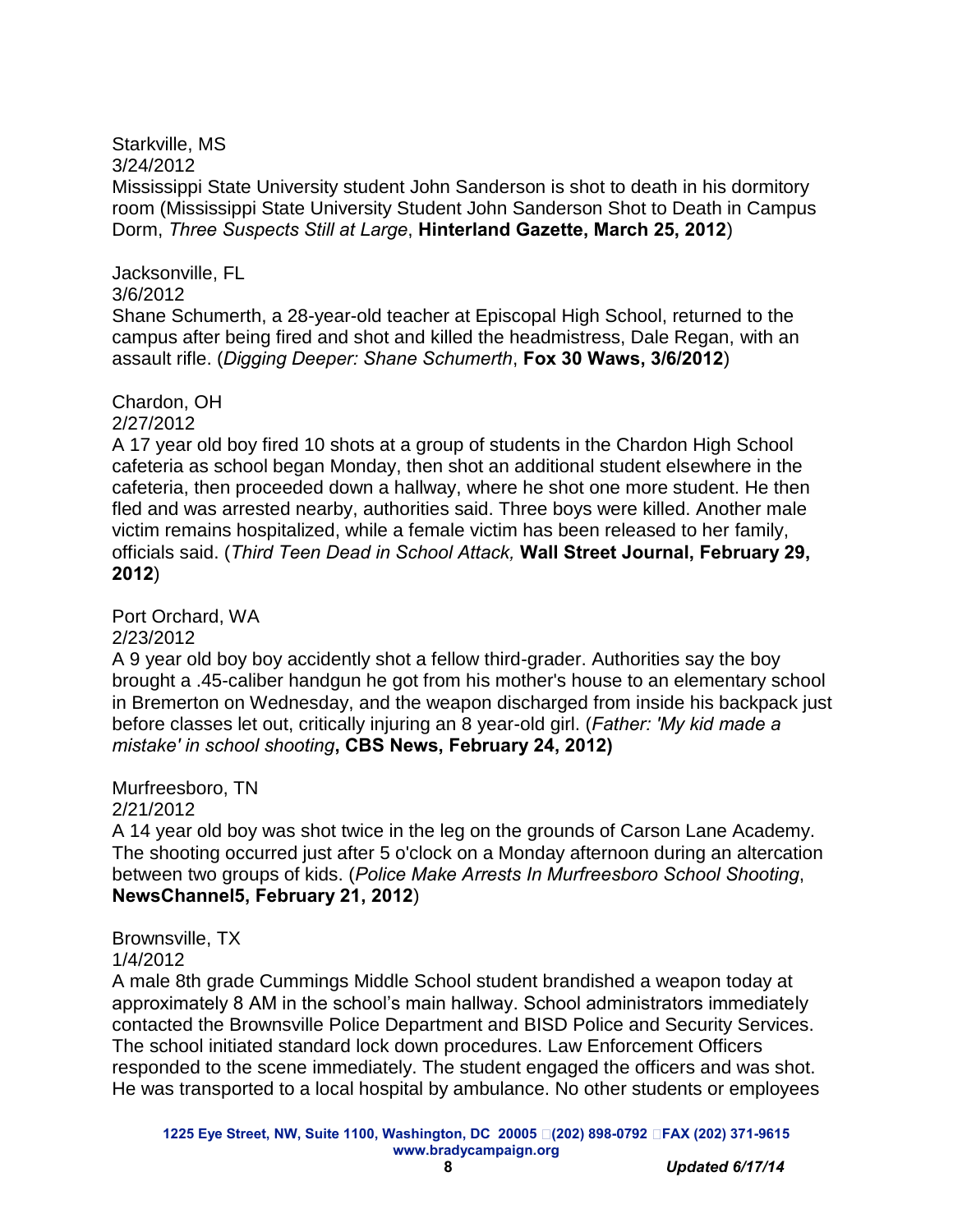#### were injured. (*Student gunman dies after school shooting in Brownsville,* **ValleyCentral.com, January 4, 2012**)

#### Berkeley, CA 11/15/2011

At 2:17 p.m., the UCPD got a 911 call about a man who reportedly had a gun in a backpack at the Haas School of Business. At 2:19 p.m., three officers arrived at the school and found the suspect in a computer lab on the third floor. The suspect pulled a gun out of his backpack, the police chief said, and displayed it "in a threatening manner." The chancellor said there were four students in the vicinity of the suspect and the officers, and that "it appeared students' lives might be at risk." After the officers told the man "numerous times" to drop his weapon, one of the three officers fired at the suspect, Celaya said. No one else was injured in the incident. (*Campus officials provide details about Haas School shooting,* **UC Berkeley News Center, November 15, 2011**)

#### Fayetteville, NC 10/25/2011

Two teenagers were in custody in the shooting of a 15-year-old fellow student who was wounded in the neck during a lunch period outside her North Carolina high school, and a sheriff said Monday the pair will be charged. Abercrombie was in stable condition after surgery at Cape Fear Valley Medical Center, according to Butler, who said she was standing in a breezeway outside the school cafeteria when she was shot.( *Cape Fear High School Shooting: 1 Student Shot, Wounded At North Carolina School, Huffington* **Post, October 25, 2011**)

Baltimore, MD

### 10/14/2011

A man was shot several times in the back in the parking garage on the University of Maryland at Baltimore. The shooting happened at 6pm, and the gunman fled. The man shot was taken to the nearest hospital in critical condition. The school enacted its "shelter in place" emergency protocol, and by 7:30 people were allowed to move about the buildings freely and cars were allowed to leave the parking lot. (*Man shot several times in underground parking garage in Baltimore*, **AP, October 14, 2011**)

# Harper Woods, MI

8/26/2011

A 15-year-old girl was wounded when shots were fired at the conclusion of a football game at Chandler Park Academy in Harper Woods. When police arrived, witnesses said at least two people had been shot, but none of the victims remained at the scene. Detroit police contacted Harper Woods authorities to report a 15-year-old girl, who was shot in the stomach in the academy's parking lot after the game, was taken or walked to a nearby house in Detroit. An ambulance was called and transported the teenager to Children's Hospital in Detroit. (*Harper Woods Police Investigating Shooting after High School Football Game,* **Detroit News, August 29, 2011**)

Mandeville, LA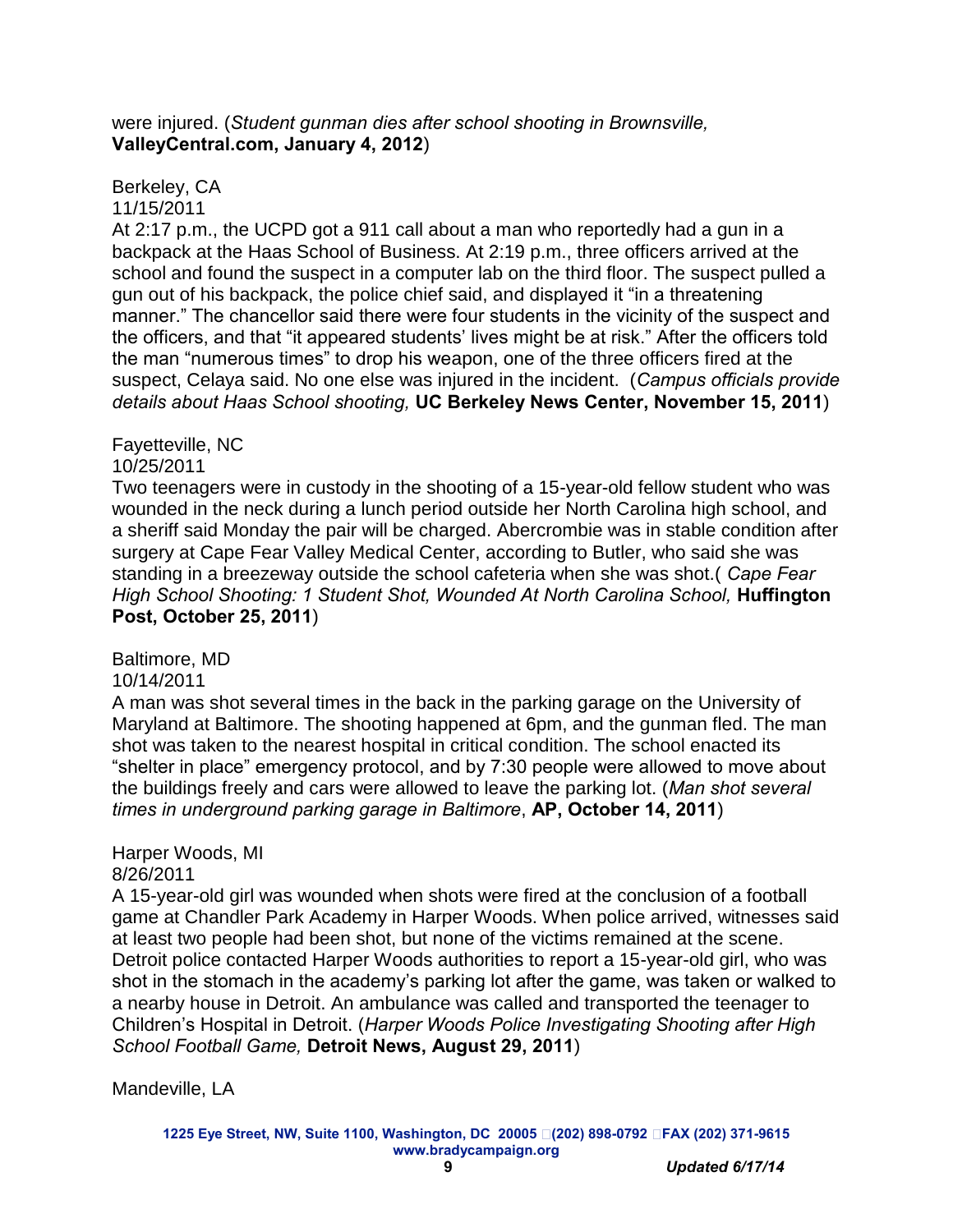#### 8/8/2011

Three 15-year-old New Orleans-area boys were arrested for allegedly plotting to shoot at least one student at Lakeshore High School and to kill law enforcement officials who responded to the scene. Authorities said the boys named their group "Day Zero." They had reportedly planned to acquire several guns and bring them to the school. Police collected information from computers in the boys' homes after other students told a school administrator about the alleged plot. (*Monday School Shooting Plot Broken Up, say La. Cops, Three Teens Arrested***, CBSNEWS, August 8, 2011**)

Pearl City, HI

#### 5/23/2011

A student was injured when a .45 caliber Glock semi-automatic pistol accidentally went off inside a middle school. The gun was unintentionally fired by another student who had brought the gun in to school to show off to friends. The bullet was shot through one student's jacket and ricocheted off a wall before inflicting nonlethal injuries on the victim. (*Accidental Shooting in Middle School Injures 1,* **KITV 4 HONOLULU, May 23, 2011**)

#### Cleveland, OH

#### 05/23/2011

A robbery attempt turned violent when a 16-year-old Benedictine High School student, Sophomore Jackrell Russell, was shot in the chest by a robber. The teenager was approached by the suspect who demanded the boy's cell phone and school-issued laptop. Jackrell was able to flag down a passing RTA bus where a passenger called 9- 1-1. He was taken to a hospital and stabilized. (*Benedictine Student Shot In Chest During Robbery Attempt Monday Morning, Seeks Safety On RTA Bus,* **CLEVELAND PLAIN DEALER, May 24, 2011**)

Houston, TX

04/19/2011 Officials say three students were injured after a 6-year-old brought a loaded gun to his Houston elementary school that accidentally discharged when it fell out of the child's pocket. None of the injuries appeared life-threatening. *(6-Year-Old Brings Gun To Texas School, 3 Hurt*, **SALON, April 19, 2011**)

# Los Angeles, CA

#### 04/15/2011

A teenager was in custody today for allegedly shooting a 15-year-old boy who was shot as he walked to Los Angeles High School. A teenage suspect was later arrested and taken to a juvenile lockup. Investigators say the shooter and the victim, both boys, knew one another. The wounded boy suffered a bullet wound to the buttocks. A motive for the shooting was not disclosed. (*Teenager Taken Into Custody For Los Angeles High School Shooting*, **BEVERLY HILLS COURIER, April 16, 2011**)

Apopka, FL 04/13/2011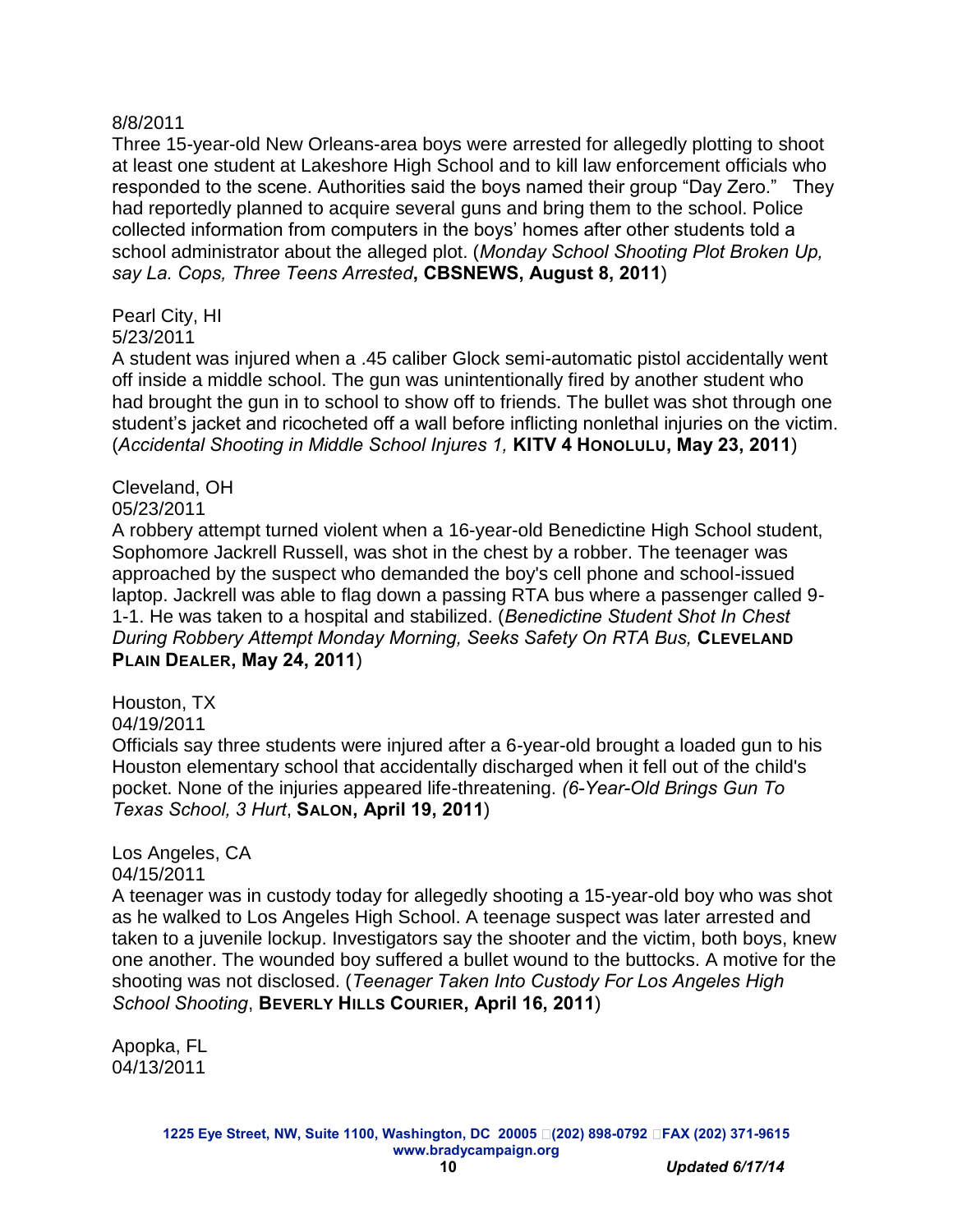One person suffered a non-life-threatening injury after a shooting outside Sheeler Charter High in Apopka. The victim and two others, including one student, were taken into custody. The victim was shot in the abdomen. Investigators believe the suspects, who do not attend the school, came to the school to confront a student. (*2 Teens Facing Charges after Shooting Outside School,* **WFTV, April 13, 2011**)

Nashville, TN,

04/12/2011

A 17-year-old girl was shot and injured when shots were fired into her school bus. Two brothers, 18 and 19-years-old, were charged in the shooting outside Pearl Cohn High School. Police say the suspects' intended target was standing outside the bus at the time of the shooting. (*Teen injured in Pearl Cohn shooting,* **WKRN – TV 2 NASHVILLE, April 13, 2011**)

Opelika, AL

04/06/2011

A 63-year-old woman was killed and three other people were wounded by a gunman who opened fire outside the Higginbotham Academic Center at Union State Community College. Investigators arrested a 34-year-old man who admitted to the shooting which is believed to be domestic related. A 36-year-old woman who was a student at the college was hurt along with a 94-year-old woman and a four-year-old child who was injured by shattered glass. The shooting took place while students were changing classes. (*One Hurt After Shooting At Apopka Charter School For At-Risk Students,* **ORLANDO SENTINEL, April 14, 2011**)

Houston, TX

03/31/2011

One person was killed and five others were injured during a shooting -- believed to be gang-related -- just before 7 p.m. at Worthing High School during a powder puff football game. Eyewitnesses said a car, which police believe carried gang members, drove onto the athletic field and started shooting. Six people were shot, one of whom was pronounced dead at a nearby hospital. The identity of the victim has not been released. The suspects fled the scene but police managed to track down a gold Ford Taurus with blood stains on its doors about five miles from the Texan high school. At least one person was taken into custody. (*One Dead, Five Injured After Houston School Shooting,* **KETK, April 1, 2011**)

Martinsville, IN

03/25/2011

A shooting suspect was apprehended and police searched for a gun hours after a shooting at a middle school in which a student was injured. The shooting took place at Martinsville West Middle School. The victim was shot twice in the stomach. The shooting involved a student who was recently either expelled or suspended from school, authorities said. (*Student Hurt, Suspect Arrested in School Shooting,* **WRTV-6, March 25, 2011**)

Los Angeles, CA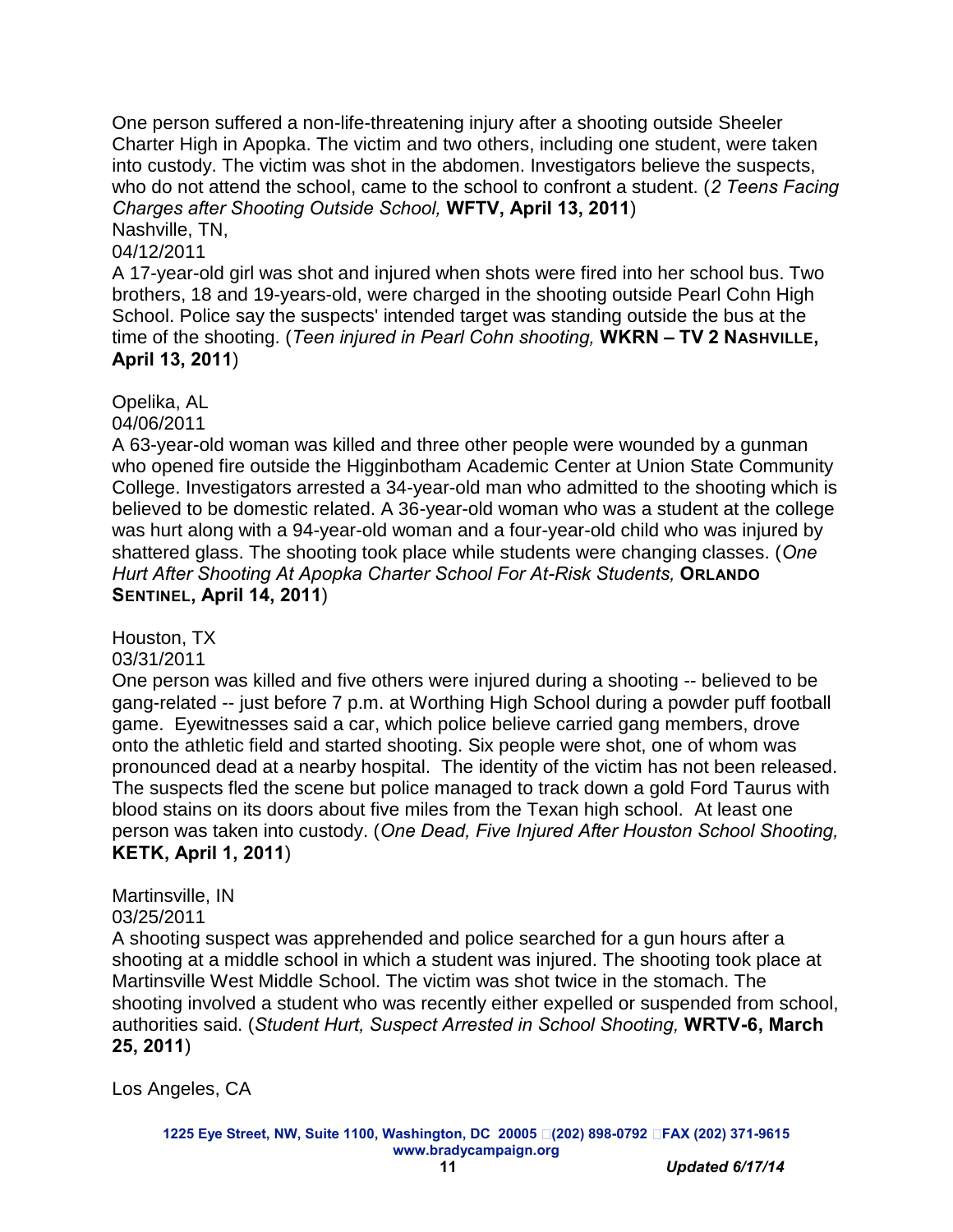#### 02/23/2011

A student was arrested for shooting and killing his instructor at the Coast Career Institute vocational school. The shooting took place inside a school classroom right in front of the class. The 22-year-old gunman was training to become a security guard. He fired at least 10-rounds from a semi-automatic handgun at point-blank range then went outside and waited until police arrived. (*Suspect briefly left security guard class before returning and opening fire, police say,* **LOS ANGELES TIMES, February 23, 2011**)

#### Murfreesboro, TN

#### 02/14/2011

A fight led to a shooting at Middle Tennessee State University. The shooting suspect, a 20-year-old MTSU junior, was arrested. The 20-yead-old victim, a former MTSU student, was shot in the hand when the bullet ricocheted off the ground and hit his thumb. The campus was put on alert for nearly 45-minutes until the gunman was apprehended. (*Shooting at Middle Tennessee State University slightly injures man,* **THE TENNESSEAN, February 15, 2011**)

#### Youngstown, OH

02/06/2011

One person was killed and 11 were injured in a shooting at an after-hours party near the Youngstown State University campus. The deceased was a university student. Six of the injured were also students at the university. Two suspects were arrested. (*2 suspects charged in Youngstown fraternity shooting,* **CLEVELAND PLAIN DEALER, FEBRUARY 06, 2011**)

Placerville, CA 02/02/2011

A disagreement between a custodian and an elementary school principal over the hiring of a nighttime janitor led to the principal's fatal shooting. The shooter was told to leave Louisiana Schnell Elementary School earlier in the day but later came back to the school, went to the principal's office, and fired two rounds killing the principal. No children were hurt. (*Suspect, principal quarreled before Placerville School shooting,* **THE HERALD - MONTEREY CO., February 04, 2011**)

Los Angeles, CA 01/18/2011

A 15-year-old girl and a 15-year-old boy were hurt when a 9-mm Beretta inside a fellow student's backpack went off at Gardena High School. Both victims were hit by the same bullet. The bullet hit one victim in the head and the other in the neck and shoulder. The 17-year-old suspect was already on probation for a misdemeanor battery charge. (*Girl critical after Los Angeles school shooting,* **USA TODAY, January 18, 2011**)

Omaha, NE 01/05/2011 A 17-year-old student shot the principal and assistant principal at Millard South High School before fleeing the school and shooting and killing himself. The assistant principal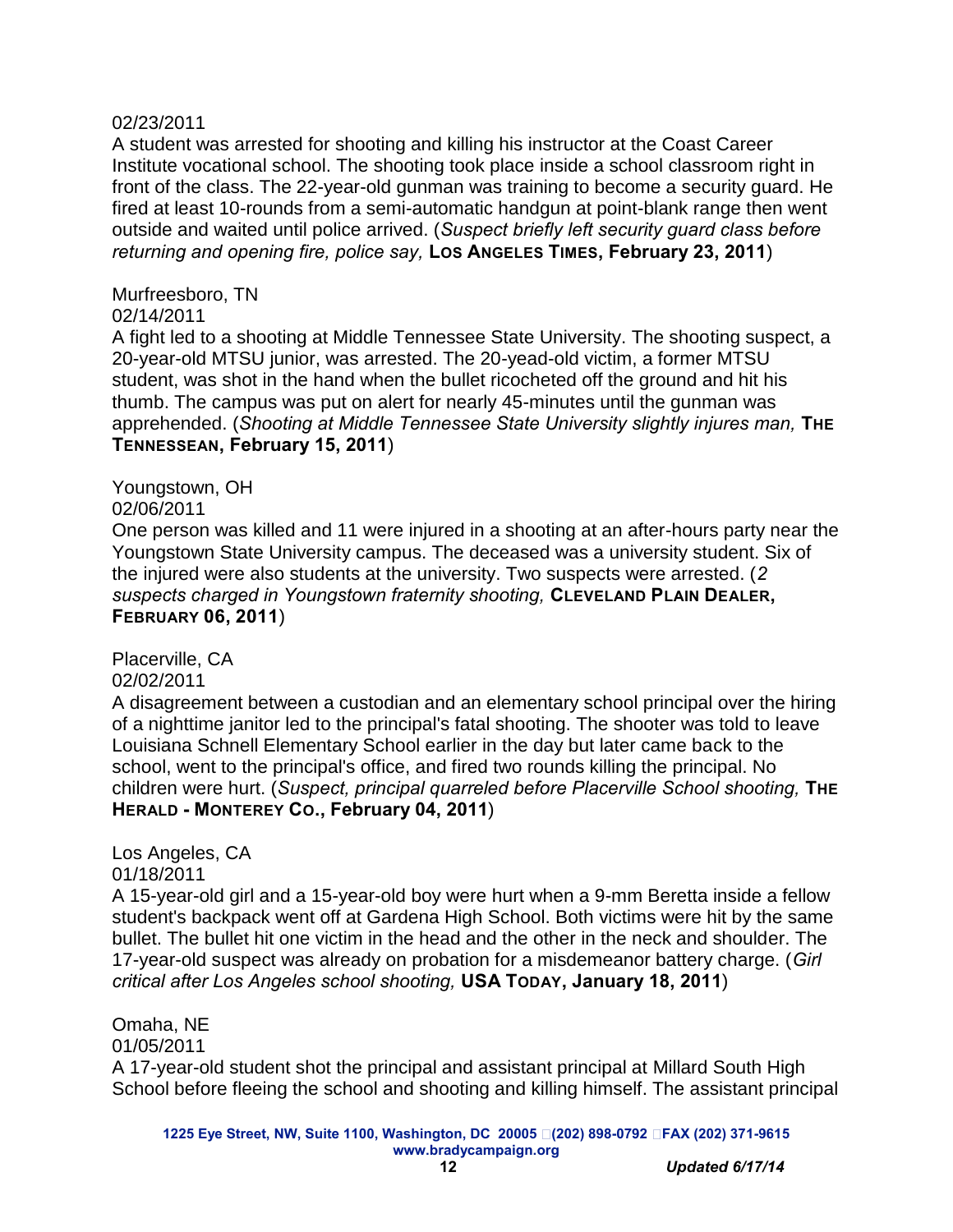later died of her injuries. The gun used by the teen was a Glock .40 believed to be the service weapon of his father, an Omaha police officer. (*Millard South shooting: Suspension ignited fury,* **OMAHA WORLD-HERALD, January 05, 2011**)

Panama City, FL 12/14/2010 Ex-convict Clay Duke held a Florida school board a gunpoint firing several shots before shooting himself. No one else was hurt. The entire incident was caught on video. (*School board shooting: Clay Duke turns gun on himself after confrontation,*  **WASHINGTON POST, December 15, 2010**)

### Aurora, CO

12/06/2010

A 17-year-old female student was shot in the torso outside Aurora Central High School as she talked with classmates. Witnesses say two shots were fired into the crowd of students. No one else was hurt. The shooting prompted a lockdown at the high school, five elementary schools and a middle school. A 19-year-old boy was arrested in connection with what police said may have been a gang-related shooting. (*Female student, 17, shot outside Aurora Central High School,* **Denver Post, December 8, 2010**)

## Garden City, SC

12/04/2010

A person leaving basketball practice at Groves High School was hit by a bullet when someone fired multiple shots at two cars. The victim was treated and released from a local hospital. The victim, who had been watching basketball practice, was not a student at the school. (Arek Sarkissian II, *Man shot after watching basketball practice at Groves High School, police say,* **SAVANNAH MORNING NEWS, December 7, 2010)**

## Chicago, IL

11/29/2010

A 17-year-old Thornridge High School student was shot and injured during an armed robbery outside the school in south suburban Dolton. The shooting occurred after school hours. Police arrested a 14 and a 15-year-old in connection to the crimes. The pair fled after the shooting but authorities apprehended them a short time later. (*Student Shot at South Suburban High School***, CHICAGO SUN TIMES, November 30, 2010**)

## Marinette, WI

11/28/2010

A 15-year-old student shot a film projector and held 23 classmates and a teacher hostage for about five hours at Marinette High School. The shooter had two pistols, knives and more than 200 rounds of ammunition. He fatally shot himself when police broke down the classroom door. (*Answers sought in northern Wis. hostage situation*, **ASSOCIATED PRESS, December 2, 2010**)

Fairfield, CA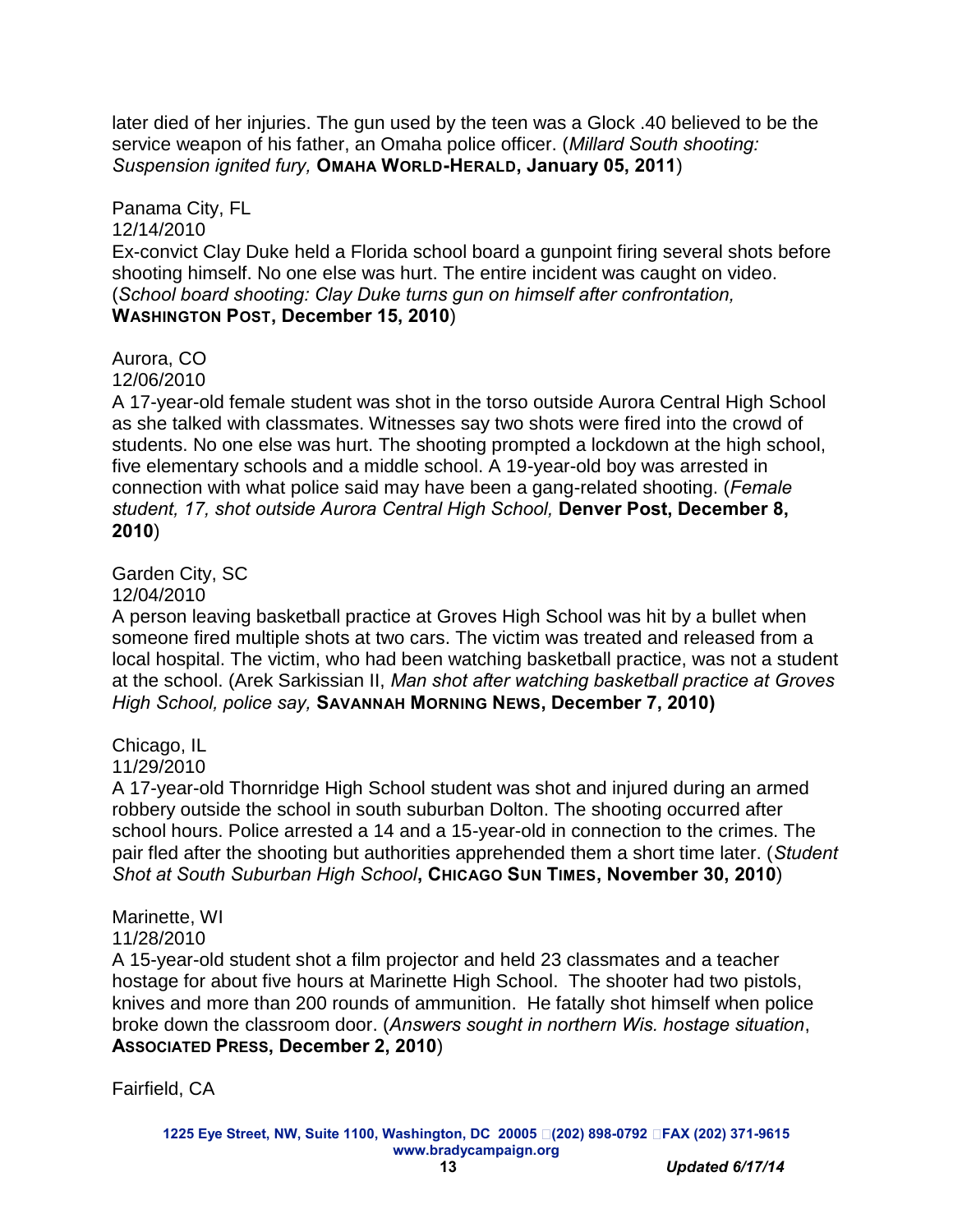#### 10/11/2010

A 29-year-old man was shot to death in the parking lot of Armijo High School. Two people, including a 19-year-old, were arrested. Police said the shooting was not connected to the high school campus. Investigators believe the fight was arranged by gangs intent on settling a feud. (*2nd Suspect Arrested In Fairfield School Shooting,* **CBS 13 SACRAMENTO, November 24, 2010**)

Selma, AL 10/25/2010 Shots were fired into a classroom at Payne Elementary School from outside after school was over for the day. A teacher was in the classroom but was unharmed. Nobody was injured. (*Selma Police Look for School Shooting Suspect*, **WSFA - TV 12 MONTGOMERY, October 26, 2010)**

Carlsbad, CA 10/8/2010

A man jumped the fence at Kelly Elementary School and opened fire on children playing outside at lunchtime. When his gun jammed, nearby construction workers tackled him. Two girls, ages six and seven, were injured. Neighbors report the shooter often screamed obscenities and racial epithets, and that the police had been called repeatedly. (*Workers hailed for halting school shooting suspect*, **ASSOCIATED PRESS, October 11, 2010**)

Elizabeth City, NC

10/3/2010

A student fatally shot another student in the victim's dorm room at Mid-Atlantic University on Sunday afternoon. The University said the shooting stemmed from a conflict between the two individuals. (*Police: NC Bible college student killed in dorm*, **ASSOCIATED PRESS, October 4, 2010**)

Austin, TX

9/28/2010

A 19-year-old student fatally shot himself in the main library at the University of Texas with an AK-47 assault rifle. He ran through parts of the campus and fired several shots into the air before entering the library and killing himself. (Russell Goldman, *Gunman at University of Texas Austin Identified as Sophomore Math Major Colton Tooley*, **ABC NEWS, September 28, 2010**)

Columbia, SC 9/21/2010

A student confronted and shot at a resource officer at Socastee High School. The officer sustained minor injuries as the bullet hit the officer after ricochet off a wall. The student, working with another student, had also planted pipe bombs around the school. The bombs were removed and disarmed by police without injury. (Susanne M. Schafer, *SC principal: 2nd student questioned in shooting*, **ASSOCIATED PRESS, September 22, 2010**)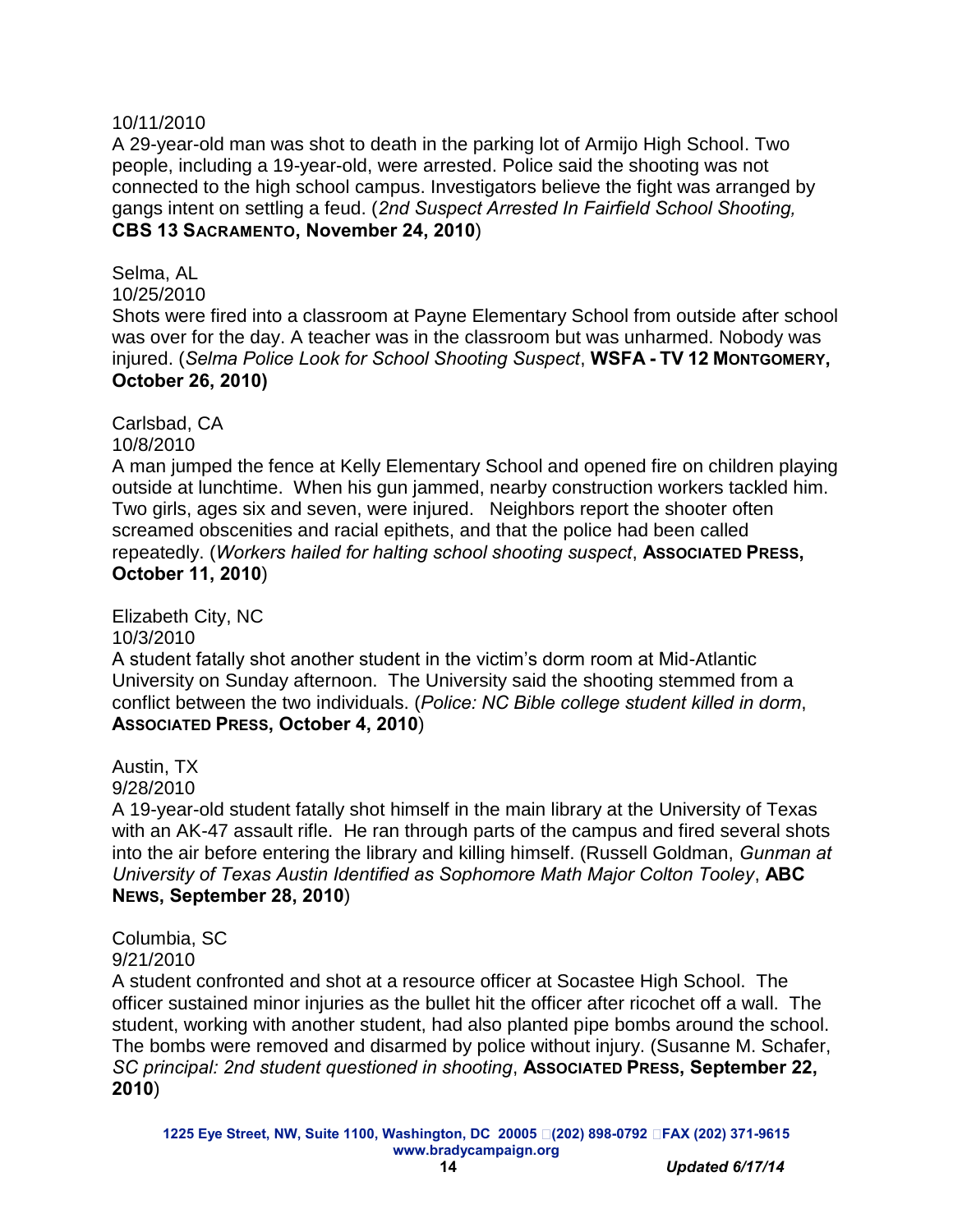Moss Bluff, LA 9/16/2010 A student fatally shot himself at St. Theodore/Holy Family School at the start of the school day. (Kate Mundy, *Bishop Releases Statement on School Shooting*, **KATC- TV 3 LAFAYETTE, LA, September 16, 2010**)

Las Cruces, NM 9/7/2010 A 17-year-old fired a handgun during a fight between several teenagers during a volleyball game at Las Cruces High School. (*3 More Teens Arrested In Las Cruces High School Shooting Incident*, **KVIA – TV 7 EL PASO, September 14, 2010**)

Detroit, MI 9/7/2010

A 14-year-old girl and a 16-year-old boy were shot outside Mumford High School on their first day of the school. A fight had began inside the school but spilled outside. (*Mumford High School Shooting: 2 Students Shot In Detroit*, **HUFFINGTON POST, September 7, 2010**)

Omaha, NE

8/18/2010

A 15-year-old fired a gun on a school bus on the way home from Burke High School. Nobody was injured. Officials were unaware of the incident until it was reported by a parent the next day. A 16-year-old was found with a gun at the same school the next day. (*Gun Fired Aboard Omaha School Bus*, **KETV – TV 7 OMAHA, August 19, 2010**)

South Gate, CA 5/18/2010 A 17-year-old shot a 15-year-old student in the abdomen at South Gate High School. The shooter attended a neighboring high school. (*Teen held for LA-area school shooting*, **ASSOCIATED PRESS, May 18, 2010**)

Portsmouth, VA 4/29/2010

A student entered Wilson High School through a back door and fired several shots inside the school. Nobody was injured. (Cheryl Ross & Janie Bryant, *After shooting, Wilson High students wary about security*, **VIRGINIAN-PILOT, April 30, 2010**)

Baton Rouge, LA 3/23/2010

Four middle school students were arrested for bringing a gun onto school grounds and firing it near a practice field. No one was injured during the incident. (*Deputies arrest 4 students after school shooting*, **WAFB-TV 9 BATON ROUGE, March 26, 2010**)

Columbus, OH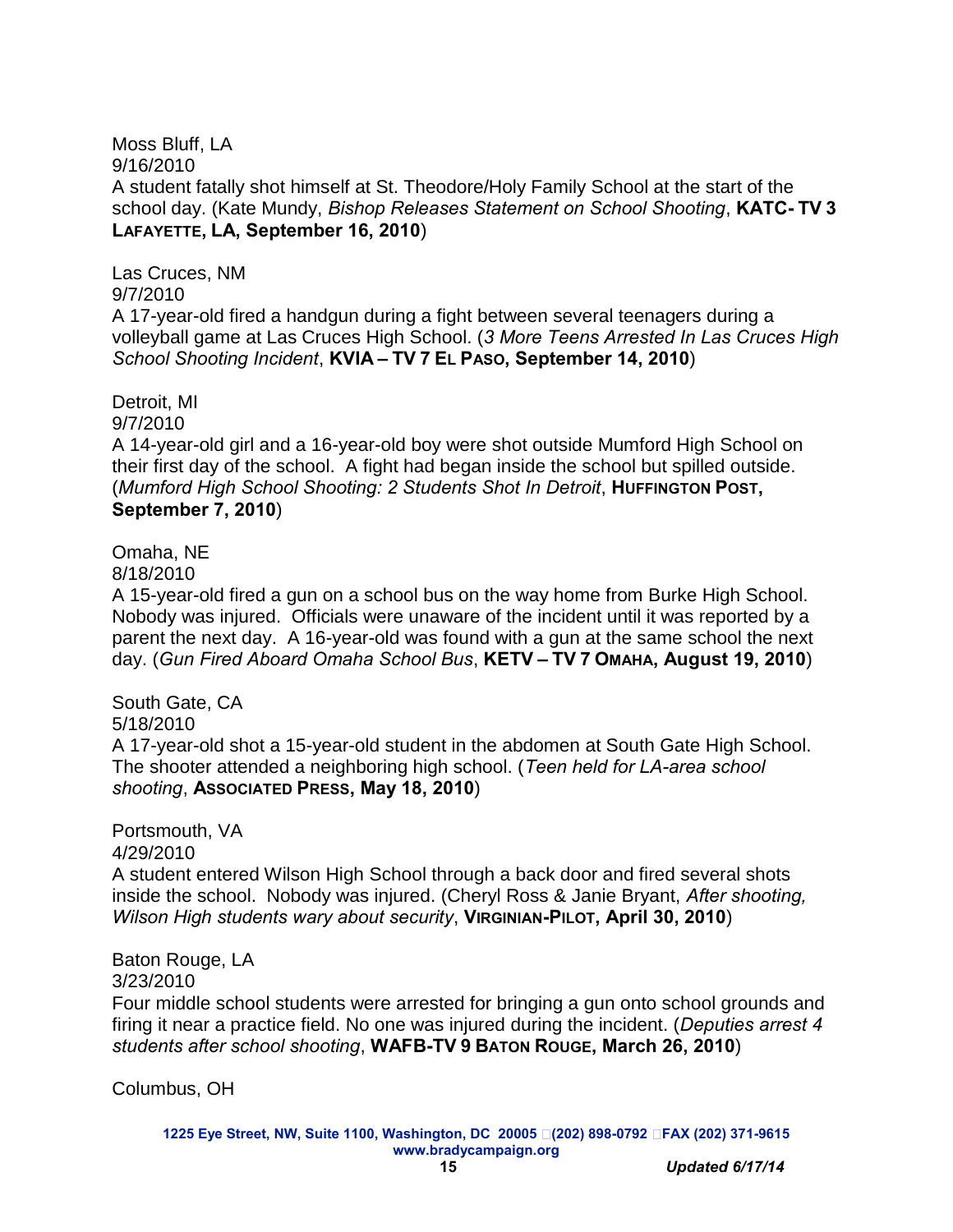#### 3/9/2010

A disgruntled Ohio State University maintence employee, who had recently been fired from his job, opened fire in a campus facilities building, killing a maintenance manager and wounding another co-worker before he turned the gun on himself. The shooter had been in prison previously. (Leslie Tripp,*Suspect kills self in Ohio State shooting, police say*, **CNN, March 9, 2010**)

Littleton, CO

### 2/23/2010

A 32-year-old man shot at students as they left Deer Creek Middle School at the end of the day. Two students were injured before a math teacher tackled the shooter. The shooter used his father's rifle in the attack. (Nicholas Riccardi, *Math teacher hailed as hero after Colorado school shooting*, **LOS ANGELES TIMES, February 25, 2010**)

### DeKalb, IL

2/19/2010

One student was injured and another placed into police custody after a shooting on the campus of Northern Illinois University. The shoting was caused by an altercation between the shooter and victim. (*NIU Shooting Leaves 1 Hurt, 1 in Custody*, **ASSOCIATED PRESS, February 19, 2010**)

Huntsville, AL

#### 2/12/2010

A professor opened fire 50 minutes into at a Biological Sciences Department faculty meeting at the University of Alabama, killing three colleagues and wounding three others. The shooter had a history of violence: she shot and killed her brother in 1986, was possibly involved in an attempted mail bombing, and was convicted of disorderly conduct, and assault and battery in an incident in 2002. The gun used in shooting was bought from the shooter's husband in 1989 by a friend in New Hampshire to avoid a waiting period in Massachusetts. (Emanuella Grinberg, *Judge sends Alabama university shooting case to grand jury*, **CNN, March 24, 2010.** Aaron Cooper & Brooke Baldwin, *Police: University shooting suspect was charged after fight in 2002,* **CNN, February 17, 2010**)

Knoxville, TN 2/10/2010

A teacher shot and wounded the principal and assistant principal in their offices at Inskip Elementary School, where all three worked. (Tonja Bur, *Knoxville elementary principal Elisa Luna, injured in school shooting, trasnferred to Atlanta hospital*, **IR-TV 10 KNOXVILLE, February 17, 2010**)

Madison, AL 2/5/2010 A 14-year-old student was shot and killed between classes at Discovery Middle School. The suspect in police custody is a fellow ninth grade student. (Yvonne T. Betowt,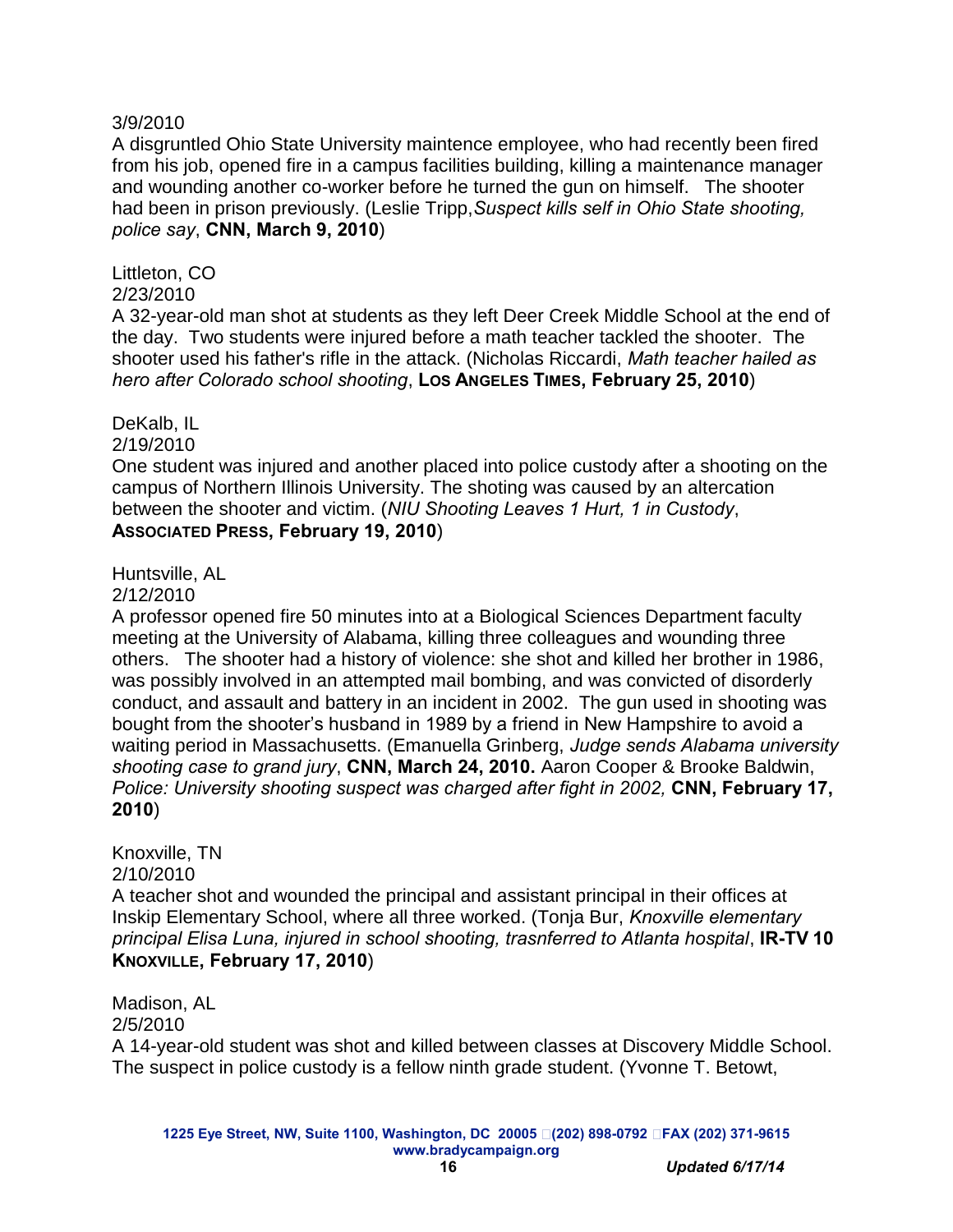#### M*adison coming to grips with Discovery Middle School shooting*, **THE HUNTSVILLE TIMES, February 7, 2010**)

Livingston, AL 1/20/2010

A high school teacher was shot multiple times outside her school in what police believe was a domestic incident. The suspect was caught 30 miles from the scene after causing a traffic accident. (Wayne Grayson *Livingston teacher shot outside school*, **THE TUSCALOOSA NEWS, January 21, 2010**)

Phoenix, AZ 1/7/2010

A 16 year old former student shot three students outside Esperanza Charter School. The shooter argued with two 19 year olds and then shot them. A 10 year old boy was also grazed with a bullet. Police believe the shooting was gang related. (*Police: Triple shooting near north Phoenix school is gang related*, **ASSOCIATED PRESS, January 8, 2010**)

Shreveport, LA

12/11/2009

A 28 year old man shot an 18 year old female student multiple times outide of Shreveport High School. The shooter waited at the school for her to arrive in the morning and is believed to have been involved with the teenager. The victim is expected to survive. (*Teenage girl shot at Shreveport high school*, **SHREVEPORT TIMES, December 11, 2009**)

Woodbridge, VA 12/8/2009

A 20 year old student fired twice at his math professor during class at Northern Virginia Community College. The shooter then put his gun down, left the classroom and was arrested without incident. Nobody was injured. (Nafeesa Syeed *No one hurt in college classroom shooting*, **ASSOCIATED PRESS, December 9, 2009**)

Brockton, MA

12/2/2009

A 17 year old former student was shot in both legs late in the afternoon at Brockton High School. He was shot near the gymnasium where approximately 100 students were participating in basketball tryouts. (John M. Guilfoil, *Man is shot at Brockton High School*, **BOSTON GLOBE, December 2, 2009**)

Boston, MA

11/17/2009

A 22 year old man was shot while playing basketball in the evening at a elementary school. Police believe the shooting was gang-related. (*Boston police call Dorchester shooting gang-related*, **BOSTON GLOBE, Nove. 18, 2009**)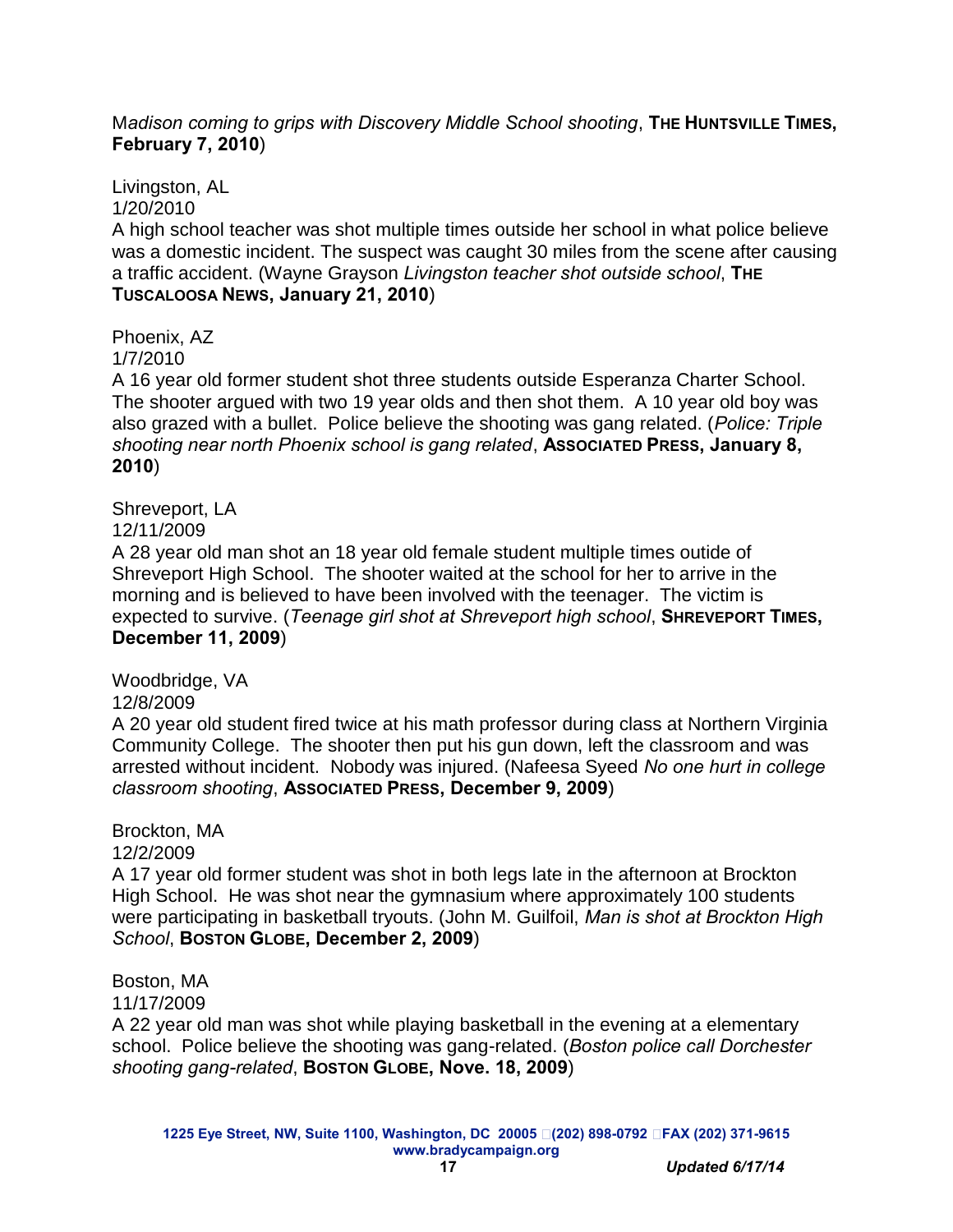## Dallas, TX

11/16/2009

A Dallas schools maintence man visiting Umphrey Lee Elementary School accidentally shot himself in the leg while talking with a custodian. No children were nearby when the shooting occurred. (Tawnell Hobbs, *DISD employee was accidental shooter at Umphrey Lee*, **DALLAS MORNING NEWS, November 16, 2009**)

Philadelphia, PA 11/6/2009 A 15 year old shot a 17 year old fellow student in the head on the school bus to CEP Miller School before fleeing. He was later arrested and found in possession of a handgun. Police believe the shooter was retaliating for being bullied by the victim. (Allison Steele and Peter Mucha, *Teen held after shooting on Philadelphia school bus*, **PHILADELPHIA INQUIRER, November 7, 2009**)

Pineville, LA 11/1/2009

A 19 year old fatally shot himself in the head with an SKS assault rifle. He was at a party with a group of people who were "playing" with the gun at 3am. (*Pineville man killed in accidental shooting*, **CENTRAL LOUISIANA TOWN TALK, November 2, 2009**)

Memphis, TN

10/24/2009

Four teenagers shot an AK-47 assault rifle in a wooded area behind Craigmont High School while school was in session. Two of the suspects, who were not students at the school, were parked outside the school in the fire lane, and apprehended by police with the weapon and a 30 round magazine. (Ryan Poe, *Teen charged after rifle fired near school*, **MEMPHIS COMMERCIAL APPEAL, October 24, 2009**)

Long Beach, CA

10/20/2009

A 16 year old female student was shot and killed, and two non-students, ages 18 and 20, were injured when someone opened fire as hundreds of people were leaving a Friday night football game at Woodrow Wilson High School. There was a school dance, with approximately 200 students, also happening at the school at the time of the shooting. (*Girl shot dead after Calif. school football game*, **ASSOCIATED PRESS, November 1, 2009**)

Southold, NY 10/8/2009

A 28 year old man fired a bullet that went through a window of Mattituck High School and grazed the head of an 18 year old student sitting in class. The bullet was possibly fired from his home that is located near the school. (Jennifer Sinco Kelleher, *Man held in Mattituck H.S. shooting, but not charged*, **NEWSDAY, October 9, 2009**)

Henrico, VA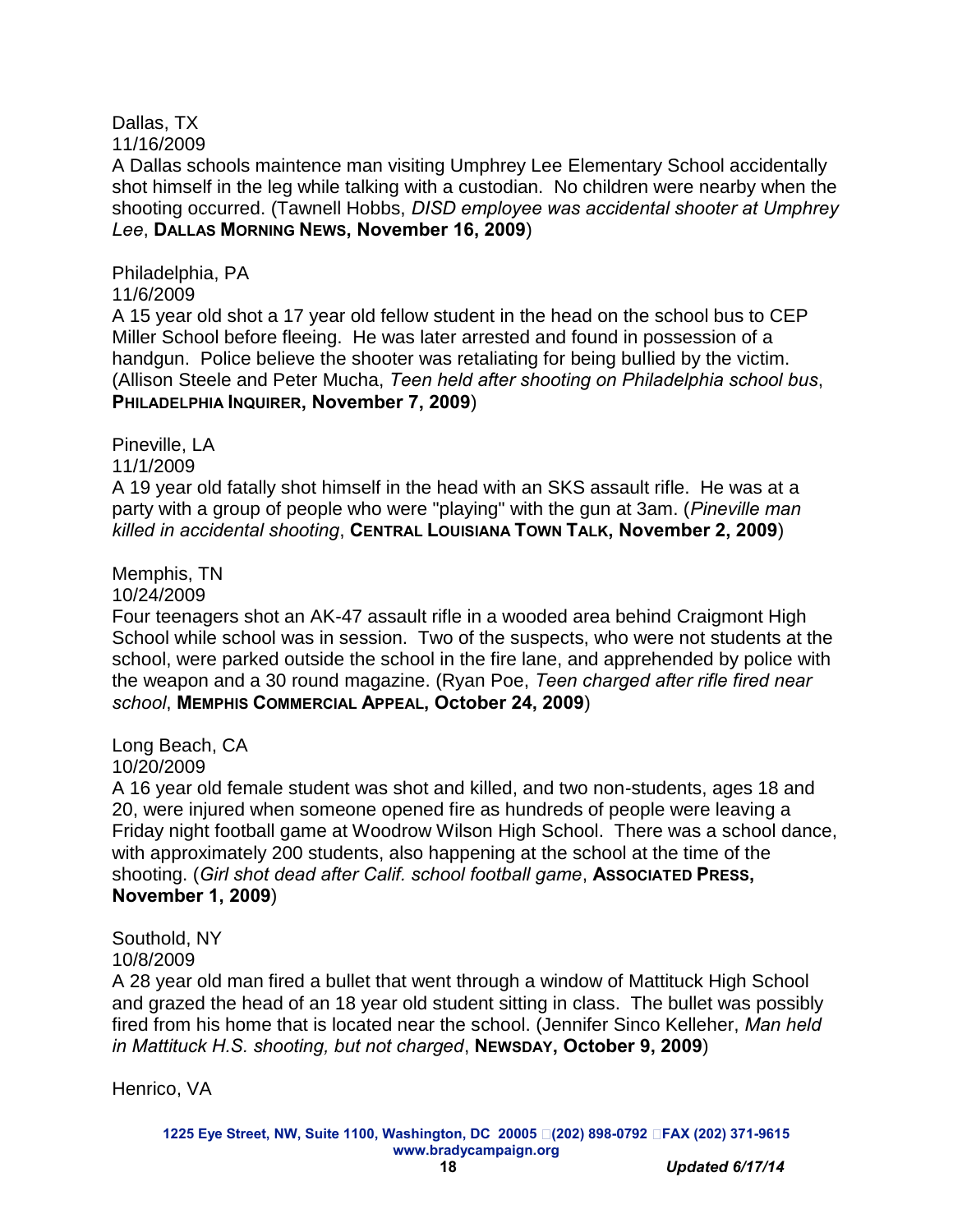#### 9/16/2009

A 16 year old student with a handgun fired multiple shots in the parking lot of Virginia Randolph Community High School while school was in session. The gunman fled on foot, but was arrested without incident by police a short while later. Nobody was injured. (Bill McKelway, *Student arrested in high school parking lot shooting*, **RICHMOND TIMES-DISPATCH, September 16, 2009**)

Grand Rapids, MI

9/14/2009

A 16 year old student fired a shot into air in the parking lot of Creston High School. Nobody was injured. The next day another student was caught with a sawed off shotgun in his pants leg at the same school. (*Editorial: Freedom from fear*, **GRAND RAPIDS PRESS, September 19, 2009**)

Stamford, CT

9/8/2009

A 16 year old shot at a fellow student outside of Stamford Academy, a charter high school. Police believe the shooter and target had a previous dispute. (Chase Wright, *Teen charged in shooting at Stamford Academy*, **STAMFORD TIMES, September 9, 2009**)

Atlanta, GA

9/3/2009

Someone fired a gun multiple times during a fight on the campus of Clark Atlanta University, fatally injuring a 19 year old student walking in the area with friends. The victim went to neighboring Spellman College. (*Stray bullet kills college student on Ga. campus*, **ASSOCIATED PRESS, September 3, 2009**)

San Bruno, CA 9/2/2009 One person got shot during a fight in a parking lot at Skyline College. (Joshua Melvin and Sean Maher, *Police arrest three men in Skyline College shooting*, **SAN MATEO COUNTY TIMES, September 3, 2009**)

Houston, TX

7/10/2009

Six people were shot, including one student, in a drive by shooting at a community rally on the campus of Texas Southern University. Police believe the shooting to be gang related. (Juan A. Lozano, *6 shot, wounded in drive-by at Texas Southern*, **ASSOCIATED PRESS, July 24, 2009**)

Parkersburg, IA 6/24/2009

A 24 year old man shot and killed his former high school football coach in the weight room of Aplington-Parkersburg High School. Several students were in the weight room at the time of the shooting, but no one else was injured. The shooter was arrested at a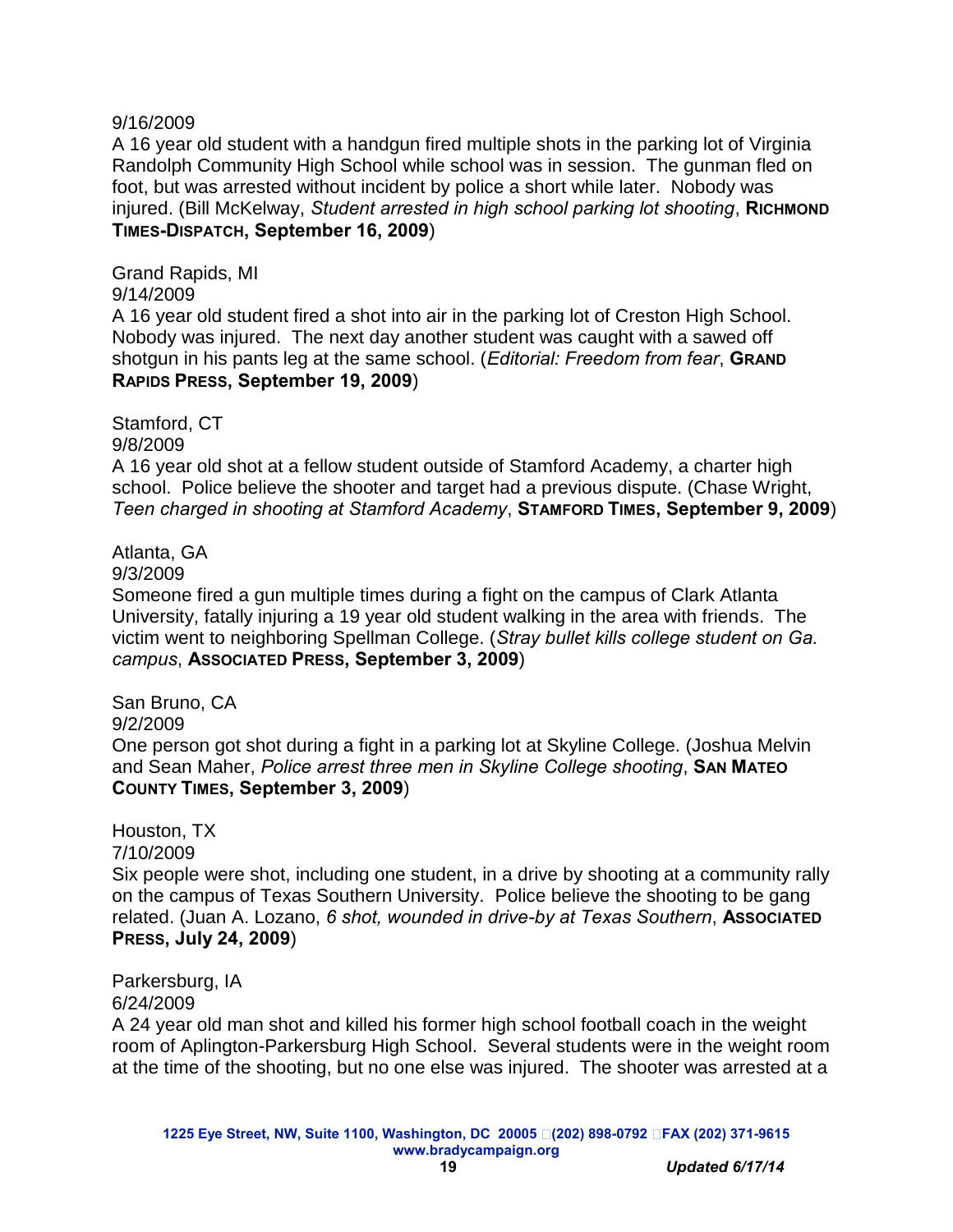nearby home. (Nigel Duara, *Former player charged with killing Iowa coach*, **ASSOCIATED PRESS, June 24, 2009**)

Lexington, KY 6/9/2009

A school employee shot and killed another employee at Leestown Middle School. School had ended for the year and no students from the school's summer programs were present during the shooting. The victim and shooter had clashed in the past. (Cu*stodian dead, another sought in Lexington school shooting*, **ASSOCIATED PRESS, June 9, 2009**)

Cambridge, MA

5/18/09

A 21 year old man died after being shot at a Harvard University dormitory during an attempted drug robbery. Two men have been arrested in connection with the shooting. Neither the victim nor the assailants were students at Harvard. (Andrew Ryan and Tracy Jan, *2nd man faces murder charge in Harvard dorm shooting*, **BOSTON GLOBE, June 11, 2009**)

### Larose, LA

5/18/2009

A 15 year old fired a shot at a teacher before fleeing to a bathroom and shooting himself in the head at Larose-Cut Off Middle School. The teacher was not hit. The boy died several days later. (*Sheriff: Teen school shooter's donated organs saves two lives*, **WWL – TV 4 NEW ORLEANS, May 27, 2009**)

West Covina, CA 5/4/2009

Two teenagers, ages 15 and 16, were charged with conspiracy to commit murder after plotting to shoot their classmates during a school assembly at Covina High School. Police found two loaded handguns at the home of the 15 year old, and believe the teens stole them from the 16 year old's stepfather. The police began investigating when the stepfather reported his handguns missing over a month ago. (*Teens Plead Not Guilty to Plotting School Shooting*, **KTLA – TV 5 LOS ANGELES, May 4, 2009**)

Sheboygan, WI 5/1/09 A troubled 17 year old shot himself in the stomach in the parking lot of Sheboygan North High School. (*Shooting at Sheboygan High School*, **WGBA – TV 26 GREEN BAY, May 1, 2009**)

Hampton, VA 4/26/2009 An 18 year old former student followed a pizza deliveryman into his old dormitory, and shot the deliveryman, a dorm monitor, and himself at Hampton University. No students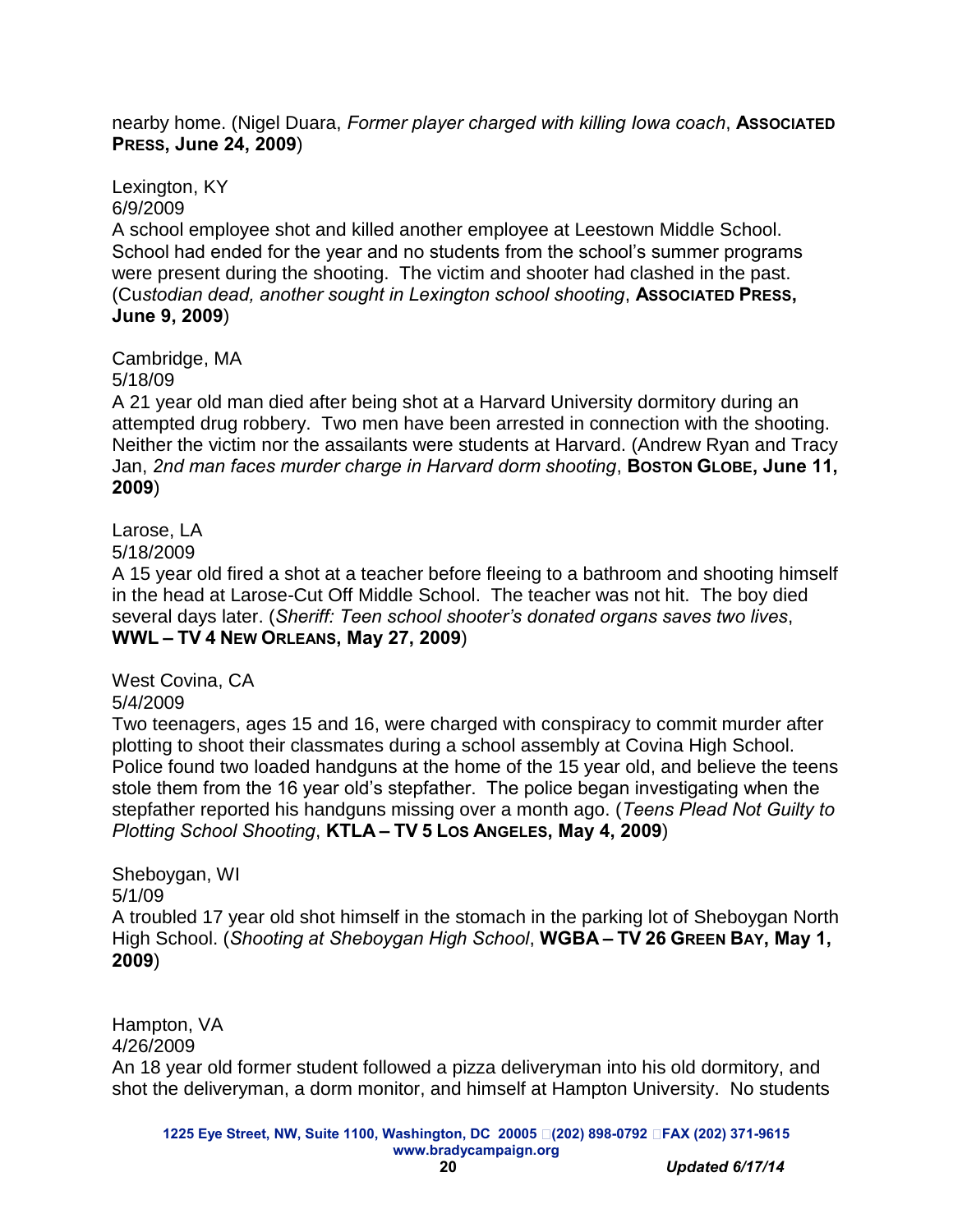were injured and all of those who were hurt are expected to survive. (*3 Va. men injured in shooting at Hampton University*, **ASSOCIATED PRESS, April 27, 2009**)

Dearborn, MI 4/10/2009

A man shot and killed a female classmate and then himself at MacKenzie Fine Arts Center on the campus of Henry Ford Community College. (Melanie D. Scott, *Shots on campus end big dreams*, **DETRORIT FREE PRESS, April 11, 2009**)

Dove Creek, CO 4/9/2009

Two teens, who were arrested in New Mexico for burglary, had planned a shooting spree at Dove Creek High School in Colorado. The teens also planned to shoot the school's principal and the superintendent, as well as the County Sheriff and Undersheriff. Police found three guns in the teenagers' possession and seven more guns at the younger boy's home. (P. Solomon Banda, *Teens accused of shooting plot at rural Colorado high school; authorities find weapons*, **ASSOCIATED PRESS, APRIL 9, 2009**)

#### Jacksonville, FL

#### 3/10/2009

At least one shot was fired during a fight that erupted among several students at Ribault High School before classes began for the day. Nobody was injured; two guns were  $r$  **recovered.** (6 students in custody after shot fired, UNITED PRESS INTERNATIONAL, March **10, 2009**)

## Detroit, MI

#### 2/17/2009

A former student snuck into Central High School and was shot by another non-student at the end of the school day. (Jennifer Mrozowski, *Shooting at Detroit high school leaves victim, suspect hospitalized*, **DETROIT NEWS, February 17, 2009**)

### Wake County, NC

#### 2/12/2009

A boy pulled a pistol out of his backpack and accidentally shot a 14 year old classmate in the leg while the two were on the bus to Zebulon Middle School. (Thomasi McDonald and T. Keung Hui, *Teen grazed on Wake school bus: Victim OK; friend's father is charged*, **RALEIGH NEWS & OBSERVER, February 12, 2009**)

El Monte, CA

## 2/11/2009

A third grader accidentally fired a gun while showing it to friends on the playground of Baker Elementary School. Nobody was injured, but there were approximately 100 other kids on the playground at the time of the shooting. The boy says he took the gun from his grandmother. (*Safety questioned after school shooting*, **KABC- TV 7 LOS ANGELES, February 11, 2009**)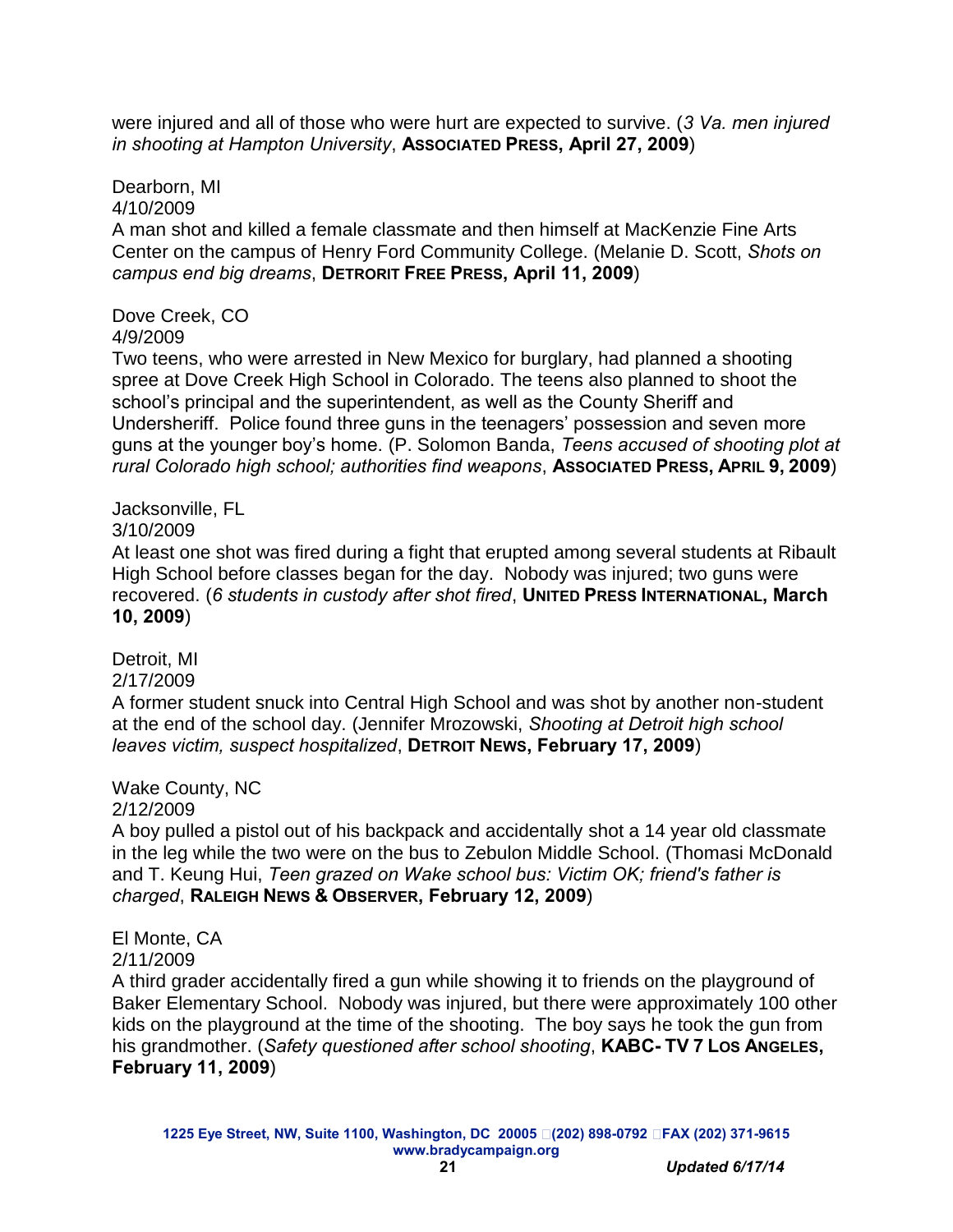#### Clayton, NC 1/27/2009

Two teenagers were arrested for firing a gun in the parking lot of Clayton High School. A bullet struck the outside wall of the gymnasium, where a basketball game was in progress. (*Clayton Police Arrest Suspects In Clayton High School Shooting*, **WNCN – TV 17 NORTH CAROLINA, February 16, 2009**)

Chicago, IL

1/9/2009

A gunman began shooting indiscriminately from a car into a crowd of people that were leaving a basketball game at Paul Laurence Dunbar Vocational Career Academy. Five people were injured. (Rupa Shenoy, *5 people shot outside Chicago high school*, **ASSOCIATED PRESS, January 9, 2009**)

New Castle, DE

1/8/2009

One person was shot and injured outside of William Penn High School after a basketball game. (Vince Lattanzio, *One person Shot at William Penn High in Del*, **WCAU - TV 10 PHILADELPHIA, January 8, 2009**)

North Manheim, PA

12/18/2008

A 17 year old was arrested for plotting to shoot students at Blue Mountain High School. Police found multiple weapons and paramilitary gear at his home. (*Schuylkill County student charged with planning school shooting*, **HARRISBURG PATRIOT-NEWS, December 19, 2008**)

Montco, PA 12/4/2008

A 15 year old was institutionalized after stealing three guns and hundreds of rounds of ammunition from his father, and plotting to shoot other students and himself at Pottstown High School. Police began investigating when the father reported the guns stolen. The boy later admitted to the shooting plot and pled guilty to attempted first degree murder. (*Montco teen accused of school-shooting plot*, **PHILADELPHIA DAILY NEWS, De. 10, 2008**)

Savannah, GA 11/21/2008 A 19 year old student shot a fellow student twice after the two argued at Savannah State University. All staff and students were notified and buildings on campus were locked down until the shooter was arrested. (*Suspected campus shooter at Savannah* 

*State caught*, **ASSOCIATED PRESS, November 21, 2008**)

St. George, UT 11/15/2008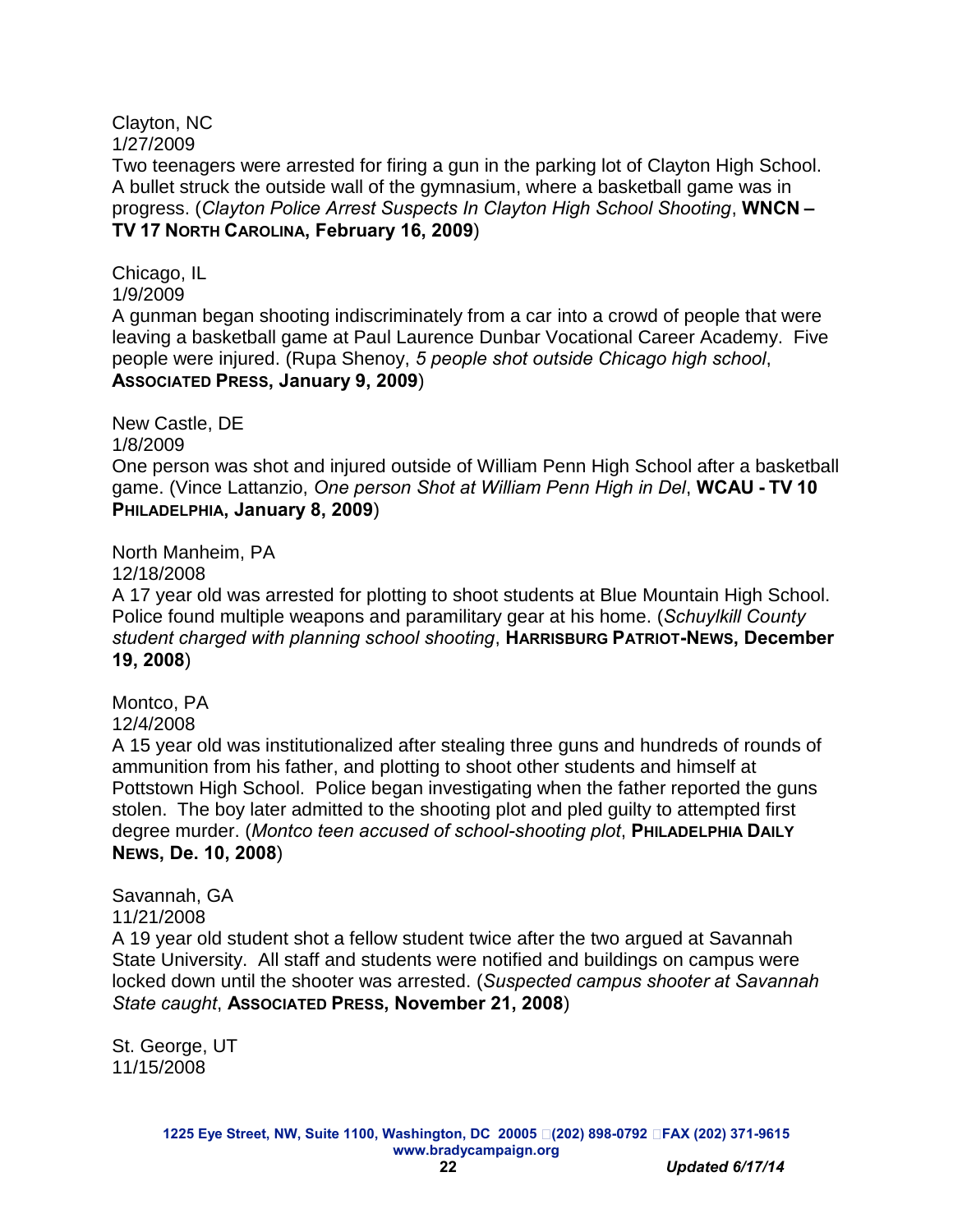A 15 year old student died from injuries after the gun he was holding discharged at Desert Hills High School. The gun was a prop for the school play and was loaded with blanks. (*District wants to know how student got his hands on gun*, **KSL – TV 5 UTAH, November 17, 2008**)

Ft. Lauderdale, FL

11/12/2008

A 15 year old female student shot and killed a 15-year-old classmate in a hallway at Dillard High School. The two girls had been friends for years, but had issues recently. The shooter may have gotten the gun from her grandfather, her guardian, who had a concealed carry permit. (*"I wanted her to feel pain like me,'' accused Dillard High shooter tells police,* **MIAMI HERALD, November 13, 2008**)

Big Bear, CA 10/29/2008

Five teenage boys were arrested for plotting to shoot students, teachers, and staff at Big Bear High School. Other students overheard their plans and alerted authorities. (*5 students held in shooting plot at Big Bear High School, Los ANGELES TIMES, October* **30, 2008**)

Conway, AR

10/26/2008

Several men in a car drove up to a dormitory at the University of Central Arkansas and opened fire, killing two students and injuring a third person. The police believe the victims were targeted. (*2 killed at Ark. school; officials say campus safe*, **ASSOCIATED PRESS, October 27, 2008**)

San Antonio, TX 10/13/2008 A librarian shot and killed a fellow librarian at Northeast Lakeview Community College library, where the two men worked. (*Librarian accused of shooting dead fellow librarian*, **ASSOCIATED PRESS, October 14, 2008**)

Willoughby, OH 9/2/2008

A 15 year old student fired two shots in a hallway at Willoughby South High School. It is believed the boy planned to kill himself in front of his girlfriend. (*Teen fires gun in high school, surrenders without bloodshed*, **CLEVELAND PLAIN DEALER, September 2, 2008**)

Portland, OR 8/29/2008

An unidentified shooter fired five or six shots into a crowd leaving a football game at Madison High School. Shortly before the shooting, police arrested a 14 year old for carrying a gun in a separate incident nearby. (*Possible gang-related shooting at Madison High worries police*, **PORTLAND OREGONIAN, September 2, 2008**)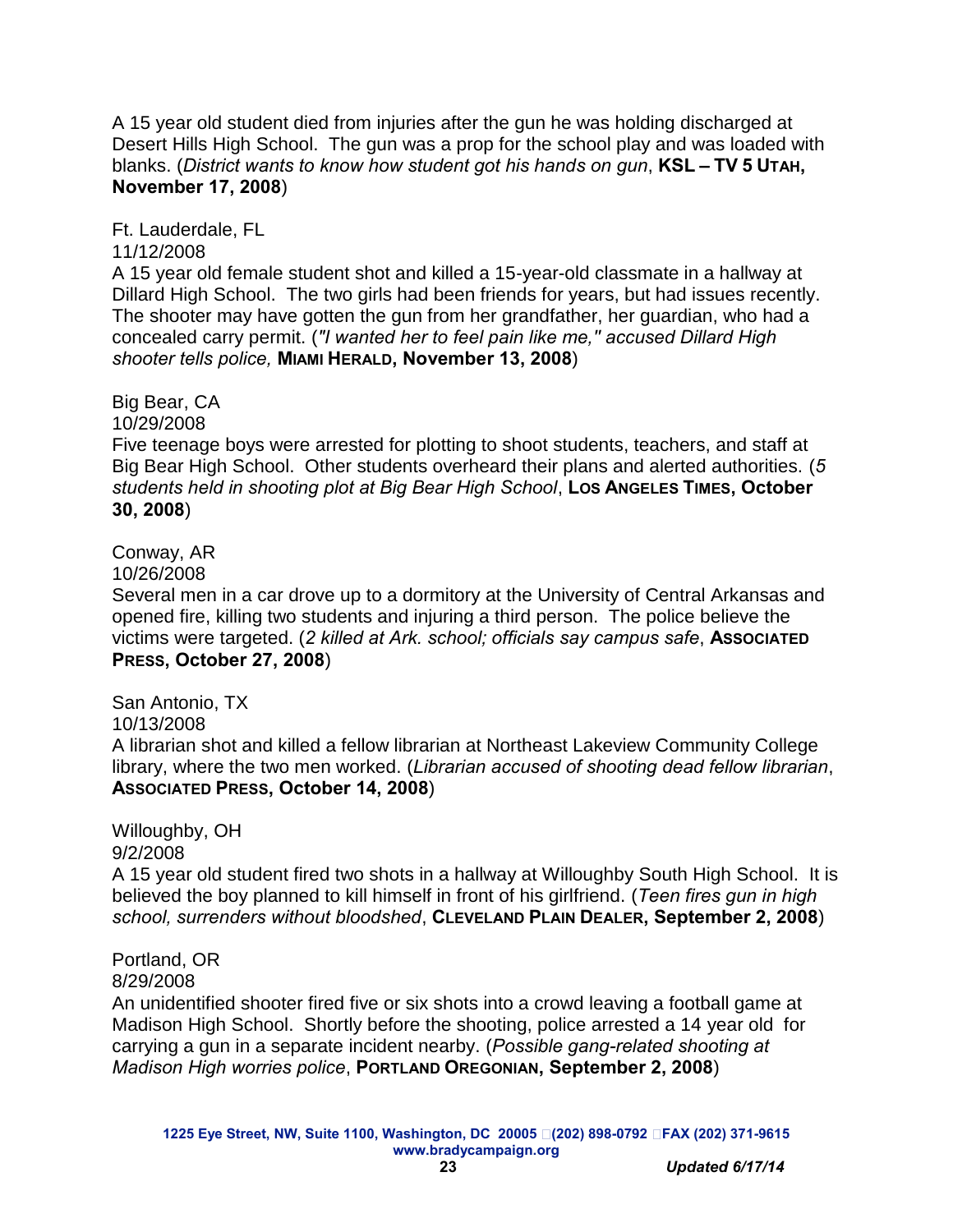Opelousas, LA 8/26/2008

Three students were arrested after shots were fired at the T.H. Harris campus of Louisiana Technical College. No one was injured. (*3 arrested after shots fired on campus*, **WXVT - TV 15 MISSISSIPPI, August 27, 2008**)

Knoxville, TN 8/21/2008 A 15 year old fatally shot a fellow 15 year old classmate in the cafeteria at Central High School. (*Student killed in shooting in Tenn. School*, **ASSOCIATED PRESS, August 21, 2008**)

Phoenix, AZ 7/24/2008

A former student shot three people in a computer lab at South Mountain Community College. The gunman had a longstanding disagreement with one of the victims. (*Phoenix Shooting: Suspect Arrested*, **ASSOCIATED PRESS, July 25, 2008**)

#### Boca Raton, FL

4/30/2008

During a fight at a campus party at Florida Atlantic University, a man fired two shots in a crowded room, one grazing the ear of a 21-year-old college student. The shooter claimed that the victim and a friend "were looking at him like they wanted a fight." (*FAU Suspect Held on \$35,000 Bail*, **SOUTH FLORIDA SUN SENTINEL, May 2, 2008**)

Washington, DC

4/29/2008

A student shot two people at Excel Institute, a vocational school, and then stole two cars as fled from the police. (*2 Shot at NE Vocational School*, **WASHINGTON POST, April 30, 2008**)

Omaha, NE

4/24/2008

An eighth grader was shot in the face during a soccer game at King Science and Technology Magnet Middle School. (*Police: King School Shooting, Druid Hill Scene Likely Related*, **KETV-TV 7 OMAHA, April 25, 2008**)

Hayward, CA 3/31/2008

A 17 year old boy was shot in the leg at Royal Sunset Continuation School. Three other students are believed to have been involved in the shooting. (*Boy shot in the leg at Hayward school*, **ASSOCIATED PRESS, March 31, 2008**)

Chicago, IL 3/29/2008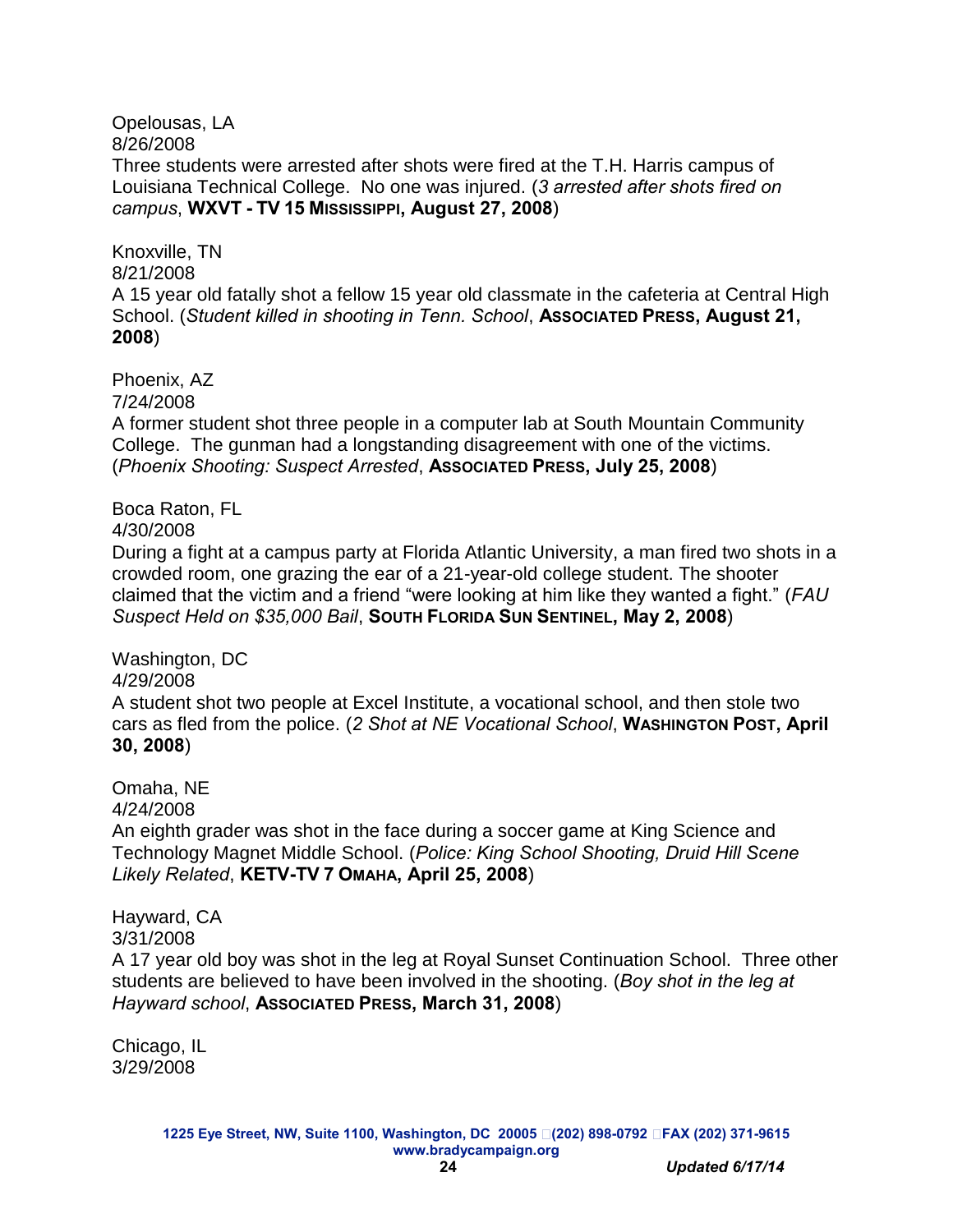An 18 year old died after being shot by a 17 year old and a 19 year old outside Simeon Career Academy shortly after Saturday classes let out. There had been a several fights leading up to the shooting. (*Series of fights led to Simeon shooting*, **CHICAGO SUN TIMES, March 29, 2008**)

Chicago, IL 3/7/2008 A 15 year old fatally shot an 18 year old student outside Crane High School. (*Community Outraged After 16th CPS Student Death This School Year*, **WMAQ-TV 5 CHICAGO, March 10, 2008**)

Mobile, AL 3/6/2008 A student shot and killed himself in front of 150 other students in the gym of Davidson High School. (*Shooting Confirmed at Davidson High School in Mobile*, **WVTM-TV 13 BIRMINGHAM, March 6, 2008**)

Miami Gardens, FL 2/28/2008 A bullet grazed the ear of a 17 year old student as he was leaving band practice at Miami Norland Senior High School. (*Bullet Grazes 12th Grader's Ear*, **WPLG-TV 10 MIAMI, February 28, 2008**)

Little Rock, AR 2/27/2008 A student was shot on the campus of the University of Arkansas at Little Rock. (*Student Hurt in University Shooting*, **MORNING NEWS, February 27, 2008**)

Jonesboro, AR 2/23/2008 A student was injured when a bullet ricocheted off a building and hit him in the leg on the campus of Arkansas State University. The shooter has not been identified. (*Investigation Continues into ASU Shooting*, **ASSOCIATED PRESS, February 25, 2008**)

DeKalb, IL 2/14/2008 A former graduate student armed with mulitple guns entered a lecture hall at Northern Illinois University and began shooting. He killed five students and wounded 16 before killing himself. (*Gunman Was Once 'Revered' on Campus*, **NEW YORK TIMES, February 15, 2008**)

Oxnard, CA 2/12/2008 A 14 year old fatally shot another student in the head while in class at E.O. Green Junior High School. The victim had been bullied at school since declaring that he was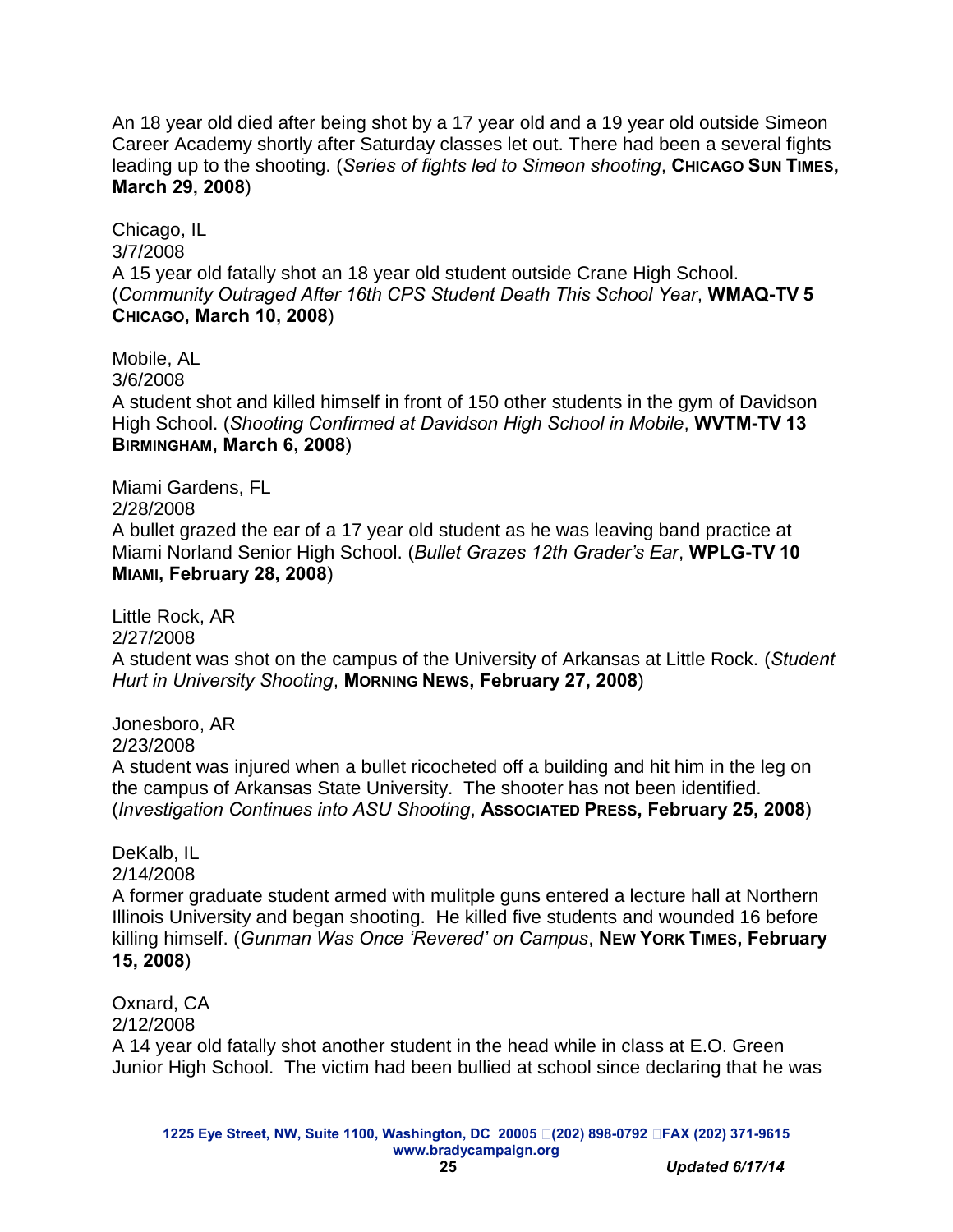gay several weeks earlier. (*Shooting sparks call for changes***, LOS ANGELES TIMES, February 20, 2008**)

Memphis, TN 2/11/2008

A 17 year old shot another student multiple times before handing the gun over to the teacher during gym class at Mitchell High School. The two students had argued over the weekend. There were about 75 students in the room during the shooting. (*Tenn. School Shooting Stemmed From Fight*, **ASSOCIATED PRESS, February 11, 2008**)

Baton Rouge, LA 2/8/2008 A female student killed herself and two others in a classroom at Louisiana Tech. (*Woman Kills 2, Herself at La. College*, **ASSOCIATED PRESS, February 8, 2008**)

Memphis, TN 2/4/2008 A 16 year old student shot another 16 year old in the leg while in class at Hamilton High School. The injury is not critic. (*16-year-old shot, wounded at Memphis high school*, **ASSOCIATED PRESS, February 4, 2008**)

Washington, DC 1/22/2008 Four Ballou High School students were shot as they were leaving school at the end of the day. All students are expected to recover. (*3 shot shortly after high school dismissal*, **ASSOCIATED PRESS, January 22, 2008**)

Las Vegas, NV 1/18/2008 A 16 year old shot at another student outside a basketball game at Cheyenne High School. Nobody was injured in the incident. (*Teen Arrested in Cheyenne High School Shooting*, **KLAS - TV 8 LAS VEGAS, January 19, 2008**)

Charlotte, NC 1/16/2008

A student at Crossroads Charter High School was shot in the parking lot after an earlyscheduled dismissal. (*Student Shot at North Carolina Charter School*, **ASSOCIATED PRESS, January 16, 2008**)

Cleveland, OH 1/16/2008

A 16 year old boy pulled a gun from his locker and aimed it into a crowd of students when a fight erupted at South High School. (*Teen Points Gun at Students at South High*, **WJW - TV 8 CLEVELAND, January 16, 2008**)

Putnam City, OK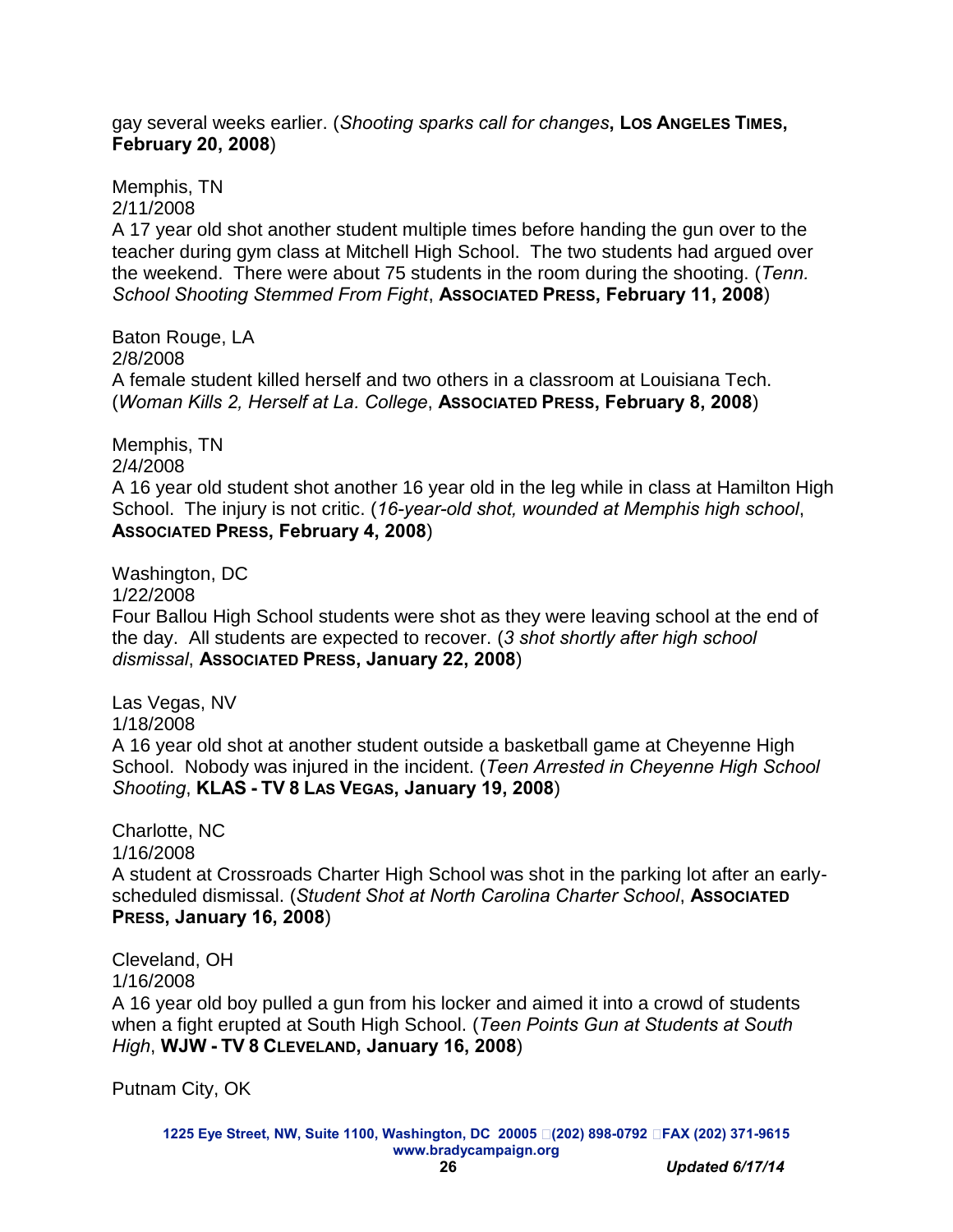#### 1/15/2008

A 17 year old was shot three times in a Putnam City High School parking lot after a basketball game. (*Teen released after shooting outside high school*, **ASSOCIATED PRESS, Jan, 16, 2008**)

Asheville, NC 1/10/2008 A 16 year old with a handgun shot at a fellow student at Asheville High School. Nobody was injured in the incident. (*One dead, four wounded in M'ville hotel shooting*, **MUNSTER TIMES, December 30, 2007**)

Gibsonton, FL

12/17/2007

Three East Bay High School students shot two other students as they were walking home from their bus stop. The two groups of students had clashed previously. (*2 highschoolers shot near Tampa*, **ASSOCIATED PRESS, December 18, 2007**)

Las Vegas, NV 12/11/2007 Two assailants using 9-millimeter and .45-caliber guns shot six people as they exited a Mojave High School bus. The attack followed a fight at school earlier in the day. (*6 People Shot After Exiting a School Bus in Las Vegas, Associated Press, December* **12, 2007**)

Oakland, CA 12/11/2007 Three teens were shot after a basketball game at McClymonds High School in a driveby shooting. (*School looks beyond shooting: Drive-by triggers anti-violence lesson*, **OAKLAND TRIBUNE, December 14, 2007**)

Langrangeville, NY 11/29/2007 Three Hudson Valley High School students were arrested for planning a Columbinetype attack and making threats online. (*Hudson Valley High students arrested, charged with plotting school attack*, **ASSOCIATED PRESS, November 28, 2007**)

Holland Patent, NY 11/26/2007 Two Holland Patent High School students shot a gun while on their school bus. Nobody was injured. (*Deputies: Holland Patent shooting no accident*, **TWEAN - TV 10 SYRACUSE, November 27, 2007**)

Beaufort, SC 11/20/2007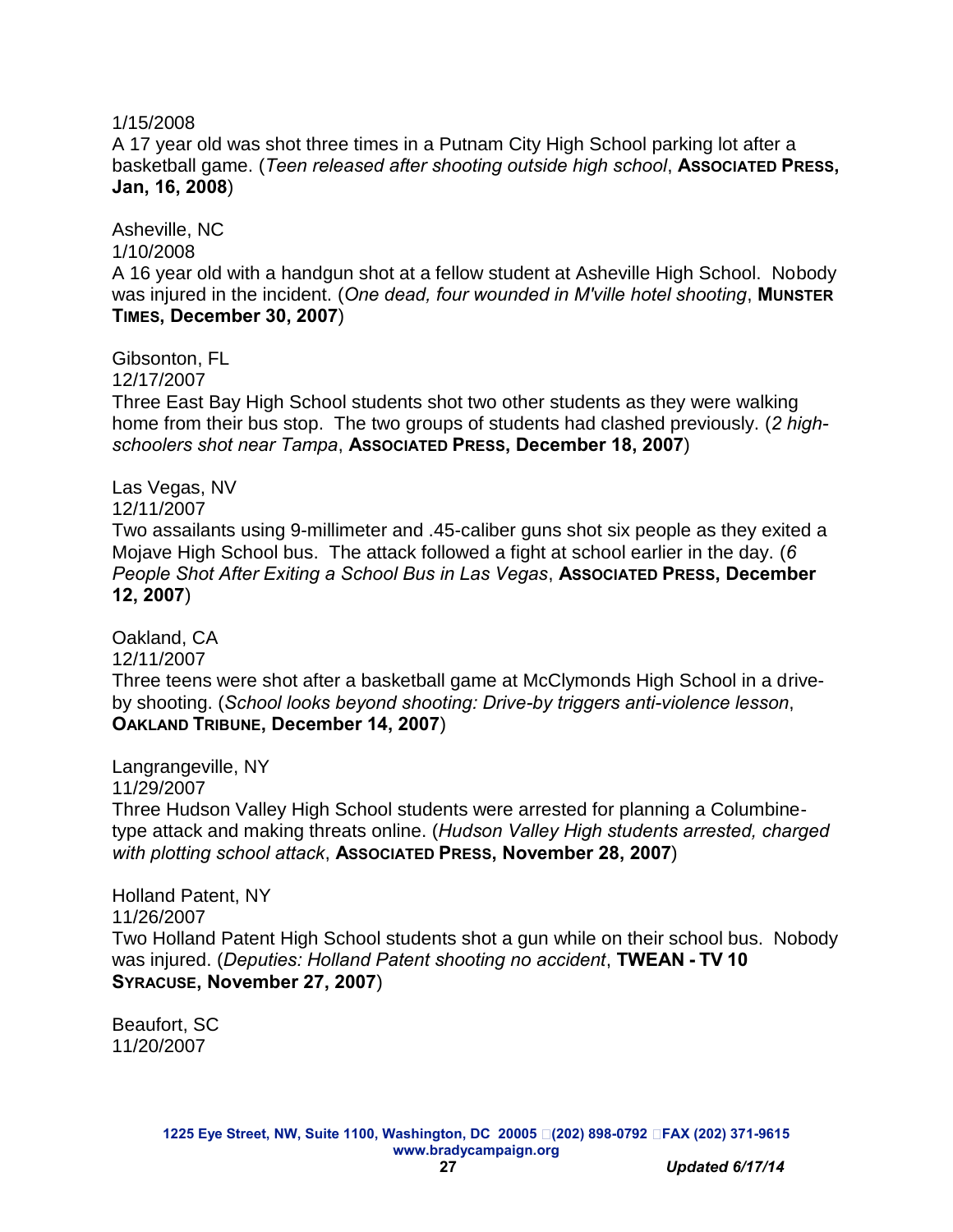An 18 year old shot a 17 year old student in the Battery Creek High School parking lot after a basketball scrimmage. (*Police still searching for Battery Creek High School shooting suspect*, **BEAUFORT GAZETTE, November 22, 2007**)

Saginaw, MI 10/25/2007 Two Arthur Hill High School students and two adults were shot by another student as they left a middle school football game. (*Charges sought in shooting at Saginaw school football game*, **ASSOCIATED PRESS, October 25, 2007**)

Portland, OR 10/12/2007 Two teens from Jefferson High School were shot when a gunman fired into a crowd of students that had gathered after the end of their Homecoming Dance. (*Jefferson High boosts security after shootings*, **KGW-TV PORTLAND, OR, October 17, 2007**)

10/10/2007 A 14 year old student shot two teachers and two students at SuccessTech Academy before killing himself. He had been suspended for fighting earlier in the week and had threatened to harm other students and blow up the school previously. (*Student, 14, Shoots 4 and Kills Himself in Cleveland School*, **NEW YORK TIMES, October 10, 2007**)

10/10/2007 A 14 year old is arrested for stockpiling weapons and plotting a Columbine-style attack. Police found over 30 weapons in his possession. (*Pa. Student Admits Stockpiling Weapons*, **ASSOCIATED PRESS, October 26, 2007**)

Oroville, CA 9/28/2007 A 17 year old armed with a .22-caliber handgun takes more than two dozen students hostage at Las Plumas High School, holding three of them for an hour before police convince him to surrender. (*Student Takes Hostages*, **LOS ANGELES DAILY NEWS, Sep, 28, 2007**)

Dover, DE 9/21/2007 A freshman at Delaware State University shot and wounded two other students at a campus dining hall. The shooter, who had earlier been in a fight with one of the victims, has been charged with attempted murder. (*Delaware State teen charged with attempted murder*, **CNN, September 24, 2007**)

Newark, NJ 8/4/2007

Cleveland, OH

Norristown, PA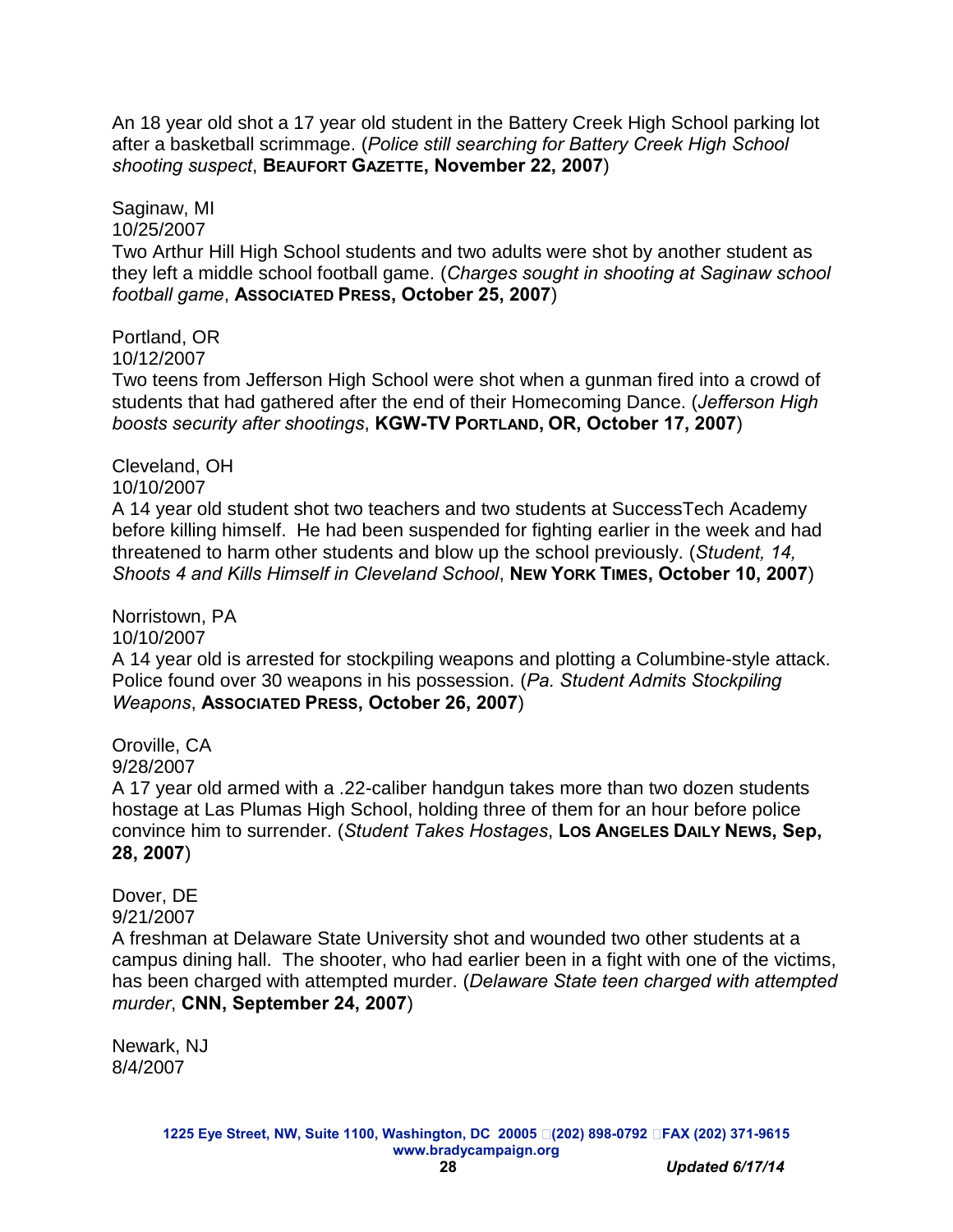Three Delaware State University students were shot and killed execution style by a 28 year old and two 15 year old boys. The three friends were forced to kneel against a wall behind an elementary school and were shot in the head. A fourth student was found about 30 feet away with gunshot and knife wounds to her head. (*Third Suspect Arrested in Student Killings*, **ASSOCIATED PRESS, August 11, 2007**)

### Dallas, TX

6/29/2007

A 17 year old former high school football player shot and injured two other high school students in the school parking lot. (*2006-2007 School Year Incidents*, **NATIONAL SCHOOL SAFETY AND SECURITY SERVICES, INC, last visited July 23, 2007**)

Huntersville, NC

4/18/2007

A 16 year old male high school student threatened two high school students with a gun in their school's parking lot and then turned the gun on himself, committing suicide, when police subsequently approached him in a nearby gas station. (*2006-2007 School Year Incidents*, **NATIONAL SCHOOL SAFETY AND SECURITY SERVICES, INC, last visited June 19, 2007**)

Blacksburg, VA

#### 4/16/2007

A student killed 32 students and faculty, and wounded 15 more at Virginia Tech. He was armed with a Glock model 19 handgun and a Walther P22 handgun. It is the worst single act of gun violence in American history. (*Gunman Kills 32 at VA Tech in Deadliest Shooting in U.S. History*, **WASHINGTON POST, April 17, 2007**)

Gresham, OR

4/10/2007

Ten high school students were injured when gunshots from a rifle shattered a classroom window. A student who attended the school was later arrested and the rifle was found in a nearby field. (*2006-2007 School Year Incidents*, **NATIONAL SCHOOL SAFETY AND SECURITY SERVICES, INC, last visited June 19, 2007**)

#### Greensboro, NC 3/24/2007

A freshman was seriously wounded after being shot in the lower back with a .25 automatic pistol while in his dorm room at the University of North Carolina at Greensboro. A 19 year old arrested and charged with the shooting. (*UNGC Police say weekend shooting drug-related*, **GREENSBORO NEWS RECORD, March 29, 2007**)

#### Midland, MI 3/7/2007

A gunman shot and wounded his teenage ex-girlfriend in a high school parking lot in Midland, before fatally shooting himself. (*U.S. School Shootings*, **CBS NEWS, last visited June 19, 2007**)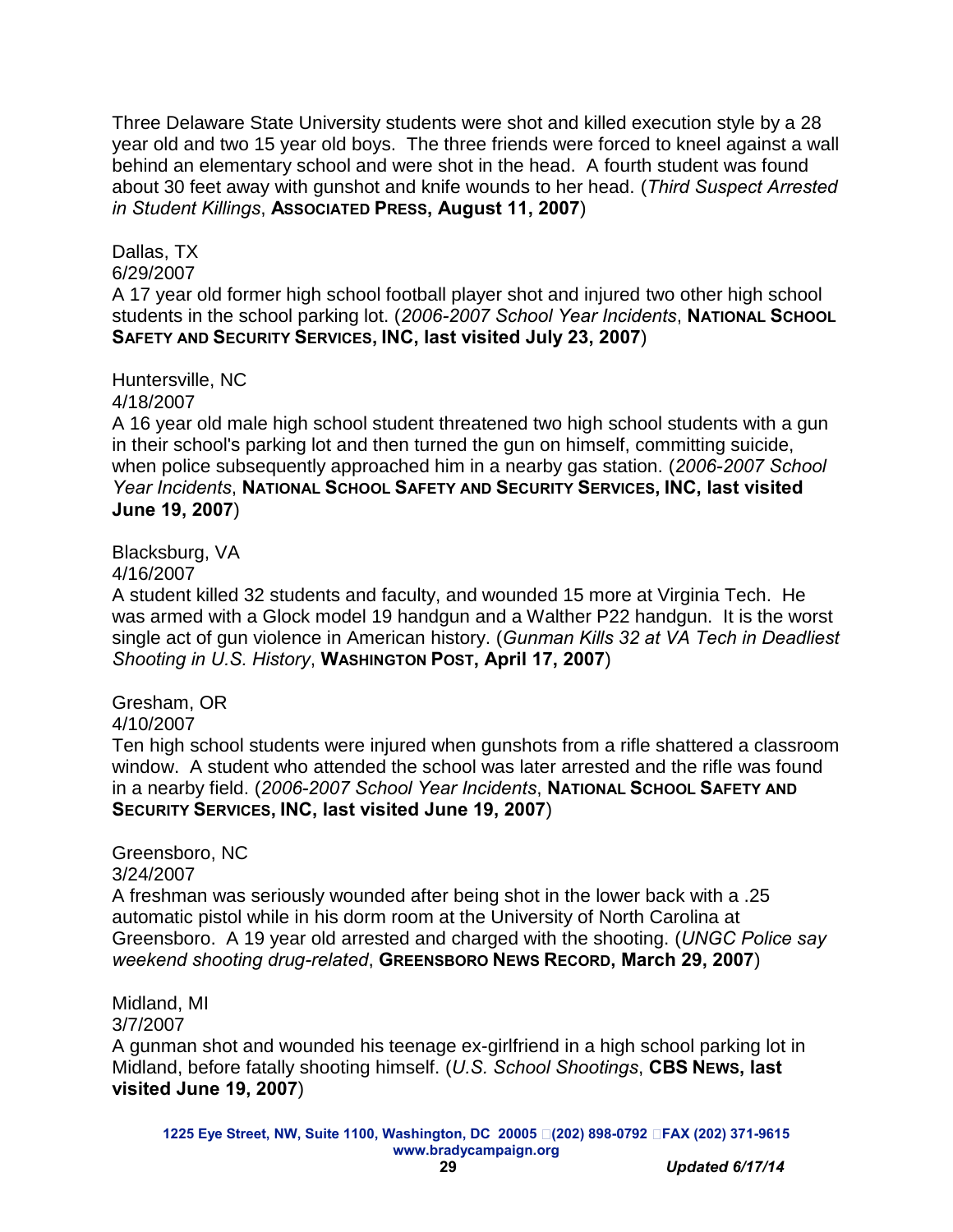#### Los Angeles, CA 1/26/2007

An 18 year old male was shot in the three times and died while playing basketball in a middle school gym. Police were seeking three suspects who fled after the shooting. (*2006-2007 School Year Incidents*, **NATIONAL SCHOOL SAFETY AND SECURITY SERVICES, INC, last visited June 19, 2007**)

Tacoma, WA 1/3/2007 An 18 year old student shot a fellow student in the hallway of Henry Foss High School before classes began. (*Cops Seek Motive in Wash. School Shooting*, **CBS NEWS, January 4, 2007**)

Springfield Township, PA

12/12/2006

A 16 year old male high school shot and killed himself with an AK-47 in the hallway of his high school. The student, reportedly despondent over his grades, had the gun concealed in a camouflage duffle bag and fired one round in the ceiling to warn other students to get out of the way before committing suicide. (*2006-2007 School Year Incidents*, **NATIONAL SCHOOL SAFETY AND SECURITY SERVICES, INC, last visited June 19, 2007**)

Clinton, SC

11/9/2006

A North Carolina man, suspected of assaulting his wife, committed suicide after wounding a police officer on the campus of Presbyterian College. (*Man Shoots S.C. College Police Officer Before Killing Himself*, **ASSOCIATED PRESS, November 10, 2006**)

Joplin, MO 10/9/2006

A 13 year old boy, obsessed with the Columbine school shootings, brought a MAC-90 semiautomatic assault rifle (a replica of an AK-47) to school, pointing it at students and firing it into the ceiling until the gun jammed. (*Missouri Boy Fires Rifle in his School; All Are Safe*, **NEW YORK TIMES, October 10, 2006**)

Nickel Mines, PA 10/2/2006

A dairy truck driver walked into a one-room Amish schoolhouse with a shotgun, a semiautomatic handgun, and 600 rounds of ammunition, selected all the female students, and shot them execution-style, killing five and seriously wounding six. The man then shot himself, apparently having left suicide notes beforehand. (*Man Shoots 11, Killing 5 Girls, in Amish School*, **NEW YORK TIMES, October 2, 2006**)

Cazenovia, WI 9/29/2006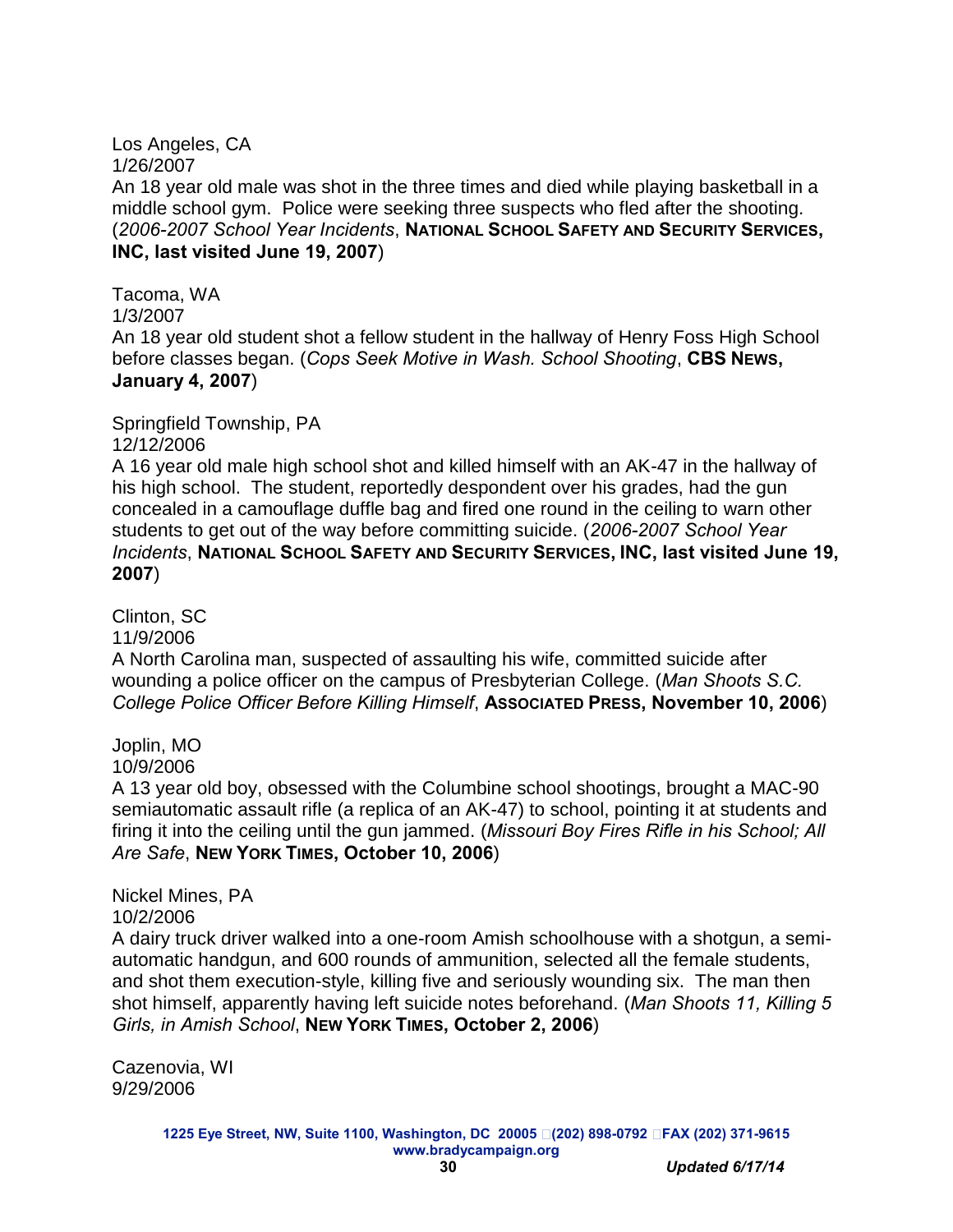A student walked into a rural school with a handgun and a shotgun, and shot the principal several times, killing him. (*Principal Killed by Shot in Struggle With Angry Student*, **NEW YORK TIMES, September 30, 2006**)

Bailey, CO 9/27/2006 A lone gunman enters a high school and holds six female students hostage, sexually assaults them, kills one of them, and then kills himself after a four-hour standoff. (*Student and Gunman Die in Colorado High School Standoff*, **NEW YORK TIMES, September 28, 2006**)

Pittsburgh, PA

9/17/2006

Five Duquesne University basketball players are wounded, one critically, after a shooting on campus following a dance, the first such incident in the 128-year history of the University. (*2nd Arrest Is Made in Duquesne Attack*, **NEW YORK TIMES, September 21, 2006**)

Green Bay, WI

9/14/2006

Two boys, teased at school and obsessed with the mass killings at Columbine, are arrested for amassing an arsenal of guns and bombs and for planning an attack on East High School. (*Schoolmates Made Fun of Boys Charged in Plot; 2 Had Columbine Fascination, Police Say*, **WASHINGTON POST, September 23, 2006**)

Hillsborough, NC 8/30/2006

After shooting his father to death, a student opens fire at his high school, injuring two students. Deputies found guns, ammunition, and homemade pipe bombs in the student's car. The student had emailed Columbine High's Principal, telling him that it was "time the world remembered" the shootings at Columbine. (*Teenager Is Accused of Multiple Shootings*, **NEW YORK TIMES, September 1, 2006**)

Essex, VT 8/24/2006

A gunman shoots five people, killing two of them, in a rampage through two houses and an elementary school, before wounding himself. (*Deadly Rampage in Quiet Vt. Town; Man Kills Two, Hurts Two Others, in Shootings at School, Homes*, **BOSTON GLOBE, August 25, 2006**)

Red Lake Indian Reservation, MN 3/21/2005

At the time, the worst school-related shooting incident since the Columbine shootings in April of 1999. Ten killed and seven injured in rampage by a student at a high school. (*A Very Quiet Sense of Shock'; Small Community Struggles to Cope*, **WASHINGTON POST, March 23, 2005**)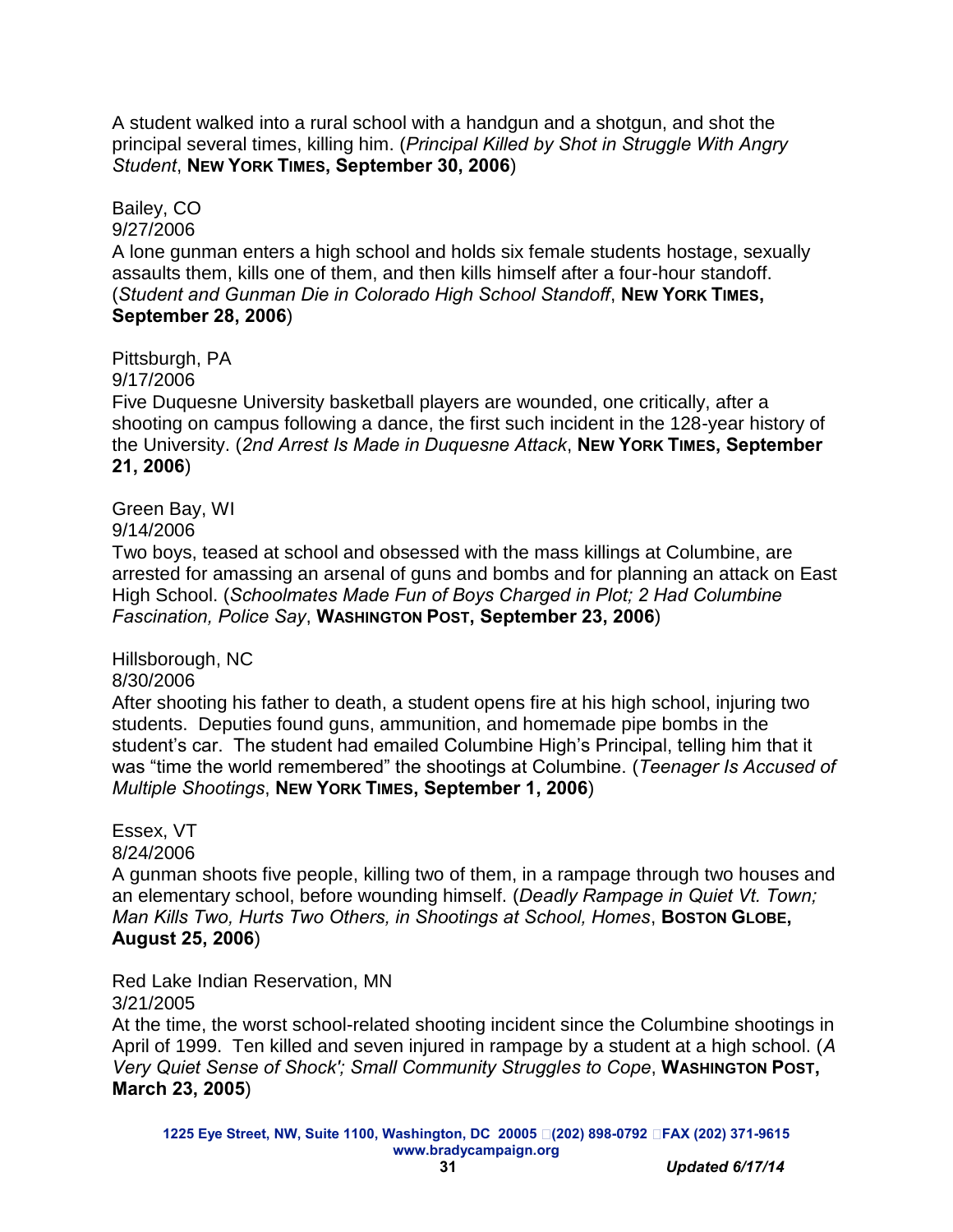Bellflower, CA 3/16/2005

Another Columbine was averted when two juveniles were arrested for plotting to shoot up their high school. (*2 Boys Charged in Plot; Bellflower Teens Are Accused of Planning Killings at Their School*, **LOS ANGELES TIMES, March 16, 2005**)

Cumberland City, TN 3/2/2005

A school bus driver was shot and killed while driving a school bus carrying 24 students – from kindergarten through 12th grade – by a 14 year old student who had been reported to administrators by the driver for chewing tobacco on the bus. (*School Bus Driver Slain*, **NEW YORK TIMES, March 3, 2005**)

Nine Mile Falls, WA

12/10/2004

A 16 year old high school junior committed suicide with a .38-caliber handgun at his high school's entryway around 1:20 p.m. (*Student's Suicide Stuns Community; Counselors Available as School Officials Strive to 'Restore a Sense of Safety'*, **SPOKANE SPOKESMAN-REVIEW, December 12, 2004**)

Joyce, WA

3/17/2004

A 13 year old student shot and killed himself in a school classroom where about 20 other students were present. The boy reportedly brought a .22-caliber rifle hidden in a guitar case and pulled it out during the 10 a.m. class. (*Student Shoots Himself at School in Washington State*, **ASSOCIATED PRESS, March 17, 2004**)

Philadelphia, PA 2/11/2004

A 10 year old student was shot in the face and died outside a Philadelphia elementary school. A 56 year old female school crossing guard was also shot in the foot as she tried to scurry children across the street as bullets were flying and children were on the playground. (*10, Shot at School - 10-Year-Old Hit by Stray Bullet Outside School, 'This Is a Philadelphia Tragedy'*, **PHILADELPHIA INQUIRER, February 12, 2004**)

Washington, DC 2/2/2004 A 17 year old male high school student died after being shot several times and another student was injured when shots were fired near the school's cafeteria. (*Student Slain in Shooting at Ballou*, **WASHINGTON POST, February 3, 2004**)

Henderson, NV 1/21/2004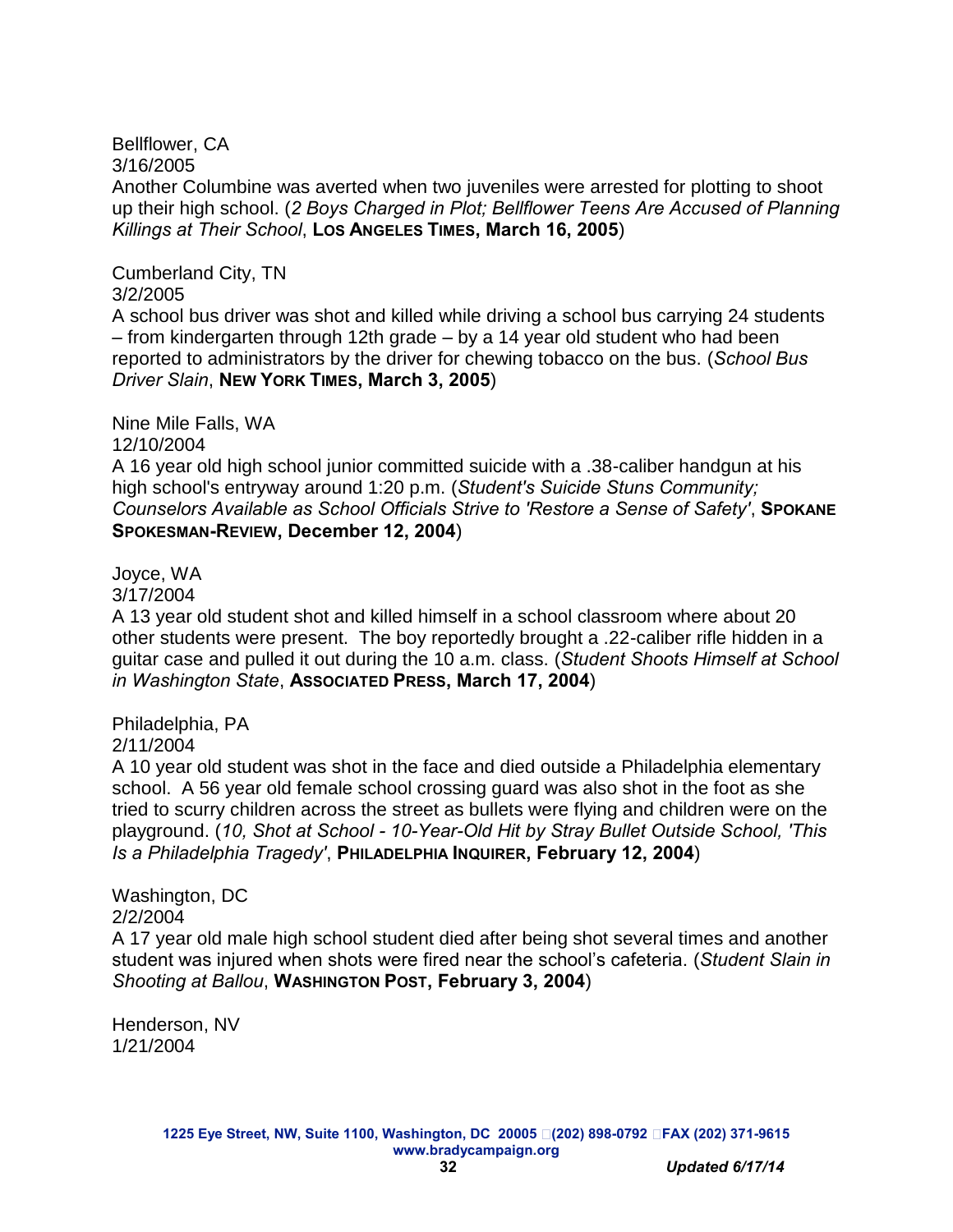Gunman shoots and kills a hostage in his car on school campus. The gunman was allegedly looking for his ex-girlfriend as he searched the school full of children in an after-school program. (*Two Dead After Standoff*, **LAS VEGAS SUN, January 22, 2004**)

Sugar Land, TX 11/8/2003 A 17 year old female high school student was shot and killed as a fight broke out at the side of a stadium at a high school football game. (*Man Charged in Fatal Shooting Outside High School Game*, **ASSOCIATED PRESS, November 10, 2003**)

Cold Springs, MN 9/24/2003 Two students are shot and killed by a 15 year old at Rocori High School. (*Opens Fire in Central Minnesota School; One Killed, Another Critically Wounded*, **ASSOCIATED PRESS, September 25, 2003**)

Hopkinsville, KY 9/16/2003 A 16 year old girl fatally shot another teen and then killed herself as the two sat in a car parked at a shopping center across from their school. (*Police Say Teens' Deaths Near School a Murder-Suicide*, **ASSOCIATED PRESS, September 20, 2003**)

Fort Worth, TX 9/10/2003 A 16 year old boy fatally shot a classmate, then dumped his body in a nearby construction site. (*Teenager Accused of Fatally Shooting Classmate*, **FORT WORTH STAR-TELEGRAM, September 16, 2003**)

San Diego, CA 9/5/2003 A 14 year old boy jogging with his high school cross-country team is shot and killed in an ambush by his father, who then killed himself after a standoff with police. (*San Diego Teen Killed in Ambush by Father*, **ASSOCIATED PRESS, September 5, 2003**)

Red Lion, PA 4/24/2003 Principal of Red Lion Area Junior High is fatally shot in the chest by a 14 year old student, who then committed suicide, as students gather in the cafeteria for breakfast. (*Student Kills Principal at Middle School, Then Self*, **ASSOCIATED PRESS, April 23, 2003**)

4/14/2003 One 15 year old was killed and three students wounded at John McDonough High School by gunfire from four teenagers in a gang-related shooting. (*School Officials Say They'll Bolster Security after New Orleans Shooting Leaves Teen Dead*, **ASSOCIATED PRESS, April 16, 2003**)

New Orleans, LA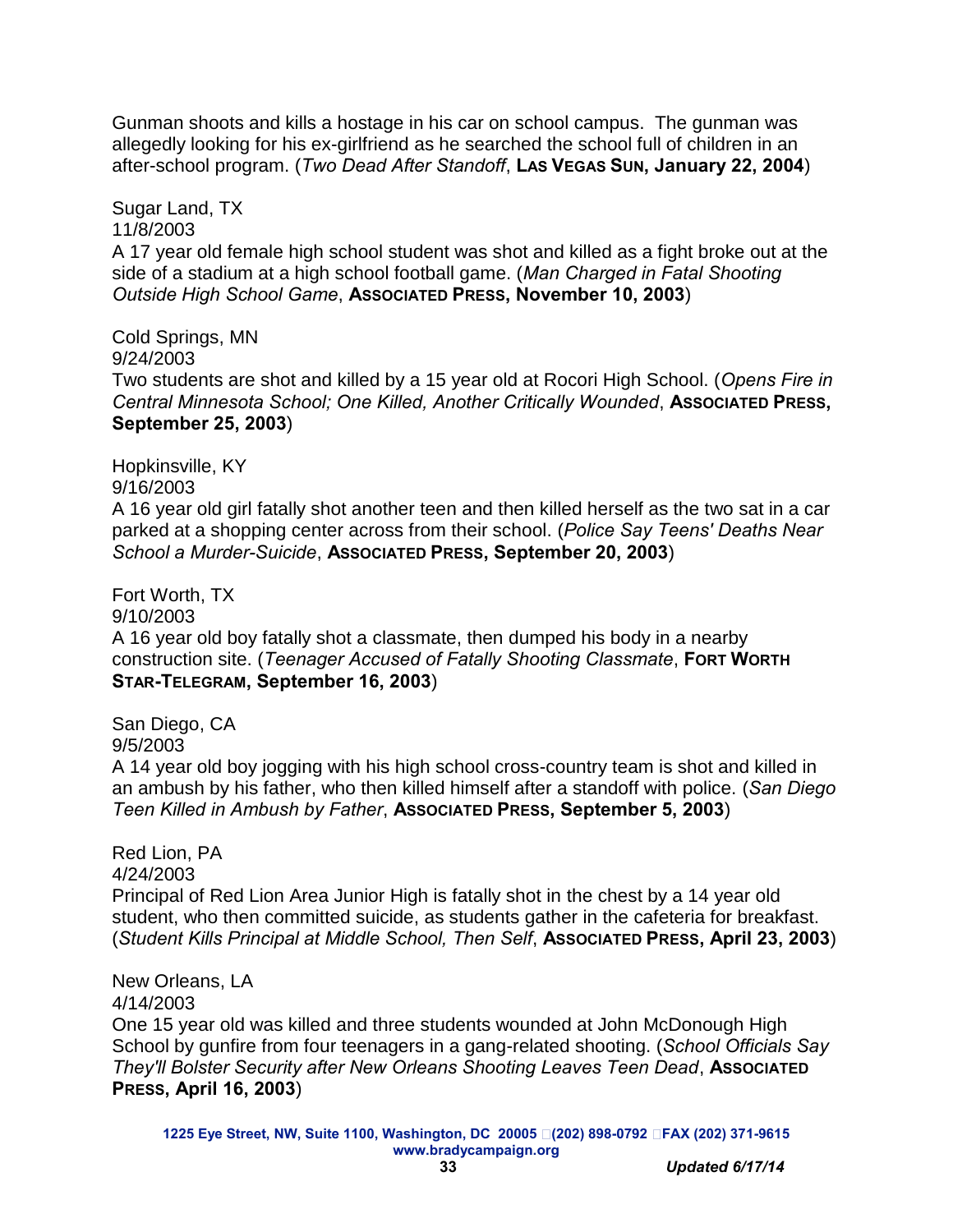#### Tempe, AZ 1/20/2003

Reported concealed carry permit-holder Bradley William Kennedy was arrested at Arizona State University's law library with a list of judges (meant for court employees only), including their home addresses and telephone numbers. Kennedy was reportedly armed with four handguns and ammunition in violation of campus policy. Kennedy was cited for a concealed weapons permit violation, interference with the peaceful conduct of an educational institution and giving false information to police. (Jim Walsh and Carol Sowers, *List Of Judges Viewed As A Possible Threat; Found In Van Of Armed Dentist Arrested At ASU Law Library*, **THE ARIZONA REPUBLIC, January 30, 2003**)

### Tucson, AZ

10/29/2002

Robert Flores, Jr. shot and killed three professors and then himself in a rampage at the University of Arizona School of Nursing, where he was a failing student. Reportedly, he reportedly told classmates about a year before that he had obtained a CCW license. (*3 Professors Shot Dead at University of Arizona*, **WASHINGTON POST, October 29, 2002**)

### Bowie, MD

10/7/2002

A 13 year old by was shot and critically wounded by the DC-area sniper outside Benjamin Tasker Middle School. (*Boy Critically Wounded Outside Md. School in Latest Sniper Attack*, **ASSOCIATED PRESS, October 8, 2002**)

New York, NY

1/15/2002

Two students at Martin Luther King Junior High School in Manhattan were seriously wounded when an 18 year old opened fire in the school. (*Two Students Injured in MLK High School Shooting*, **ASSOCIATED PRESS, January 15, 2002**)

### Caro, MI

11/12/2001

A 17 year old student took two hostages at the Caro Learning Center with a .22-caliber rifle and a 20-gauge shotgun, before killing himself. (*Teen Takes 2 Hostages at School, Kills Self*, **ASSOCIATED PRESS, November 13, 2001**)

### Ennis, TX

5/15/2001

A 16 year old sophomore upset over his relationship with a girl, took 17 hostages in English class, and shot and killed himself and the girl. (*Student Kills Self After Teacher Tried to Get Him to Give up Gun*, **ASSOCIATED PRESS, May 15, 2001**)

Gary, IN 3/30/2001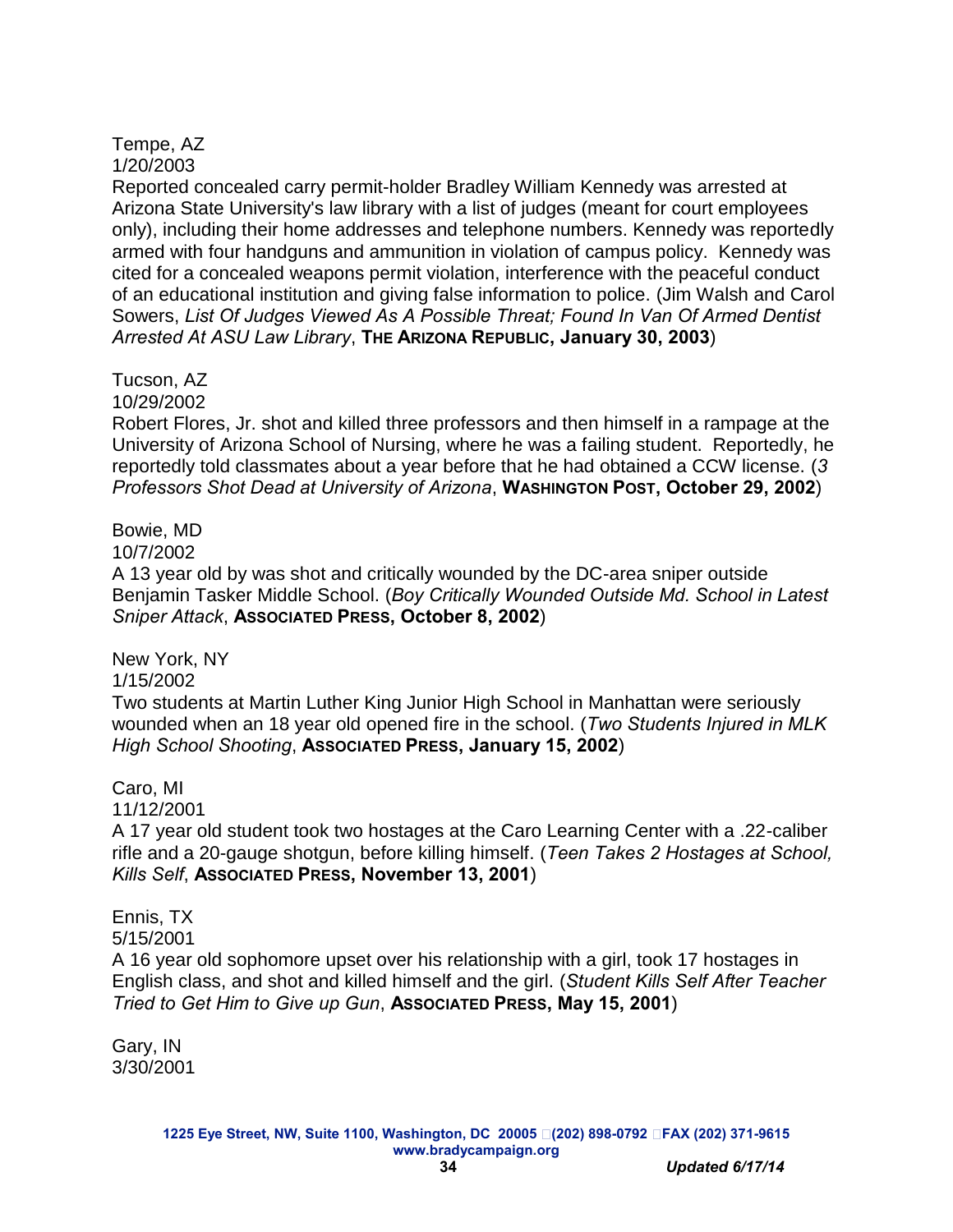A 17 year old expelled from Lew Wallace High School kills classmate. (*Teen Charged in*  **Fatal School Shooting Was Expelled Two Years Ago, Associated Press, April 1, 2001**)

Granite Hills, CA 3/22/2001 One teacher and three students wounded by a student at Granite Hills School. (*Latest School Shooting Has Parents Seeking Alternatives*, **ASSOCIATED PRESS, March 24, 2001**)

Willamsport, PA 3/7/2001 Classmate wounded by a 14 year old girl, in the cafeteria of Bishop Neuman High School. (*One Teen Girl Shoots Another at PA Catholic School*, **PHILADELPHIA INQUIRER, March 8, 2001**)

Santee, CA 3/5/2001 A 15 year old student killed two fellow students and wounded 13 others, while firing from a bathroom at Santana High School in San Diego County. (*Two Dead, 13 Wounded when Gunman Opens Fire at High School, Associated Press, March 6,* **2001**)

Baltimore, MD 1/17/2001 A 17 year old student shot and killed in front of Lake Clifton-Eastern High School. (*Student Shot Outside Baltimore High School*, **ASSOCIATED PRESS, January 17, 2001**)

New Orleans, LA 9/26/2000 Two students were wounded in a gunfight at Woodson Middle School. (*Two Students Critically Injured in Middle School Shooting*, **ASSOCIATED PRESS, September 20, 2000**)

Lake Worth, FL 5/26/2000

A 13 year old honor student killed his English teacher on the last day of classes after the teacher refused to let him talk to two girls in his classroom. (*Police: Teacher Fatally Shot by Student on Last Day of Classes*, **ASSOCIATED PRESS, May 26, 2000**)

Prairie Grove, AR 5/11/2000 Seventh grade student injures police officer in a hay field north of the student's school after leaving campus in an apparent fit of rage. (*Student, Police Officer Hurt in Exchange of Gunfire Near School*, **ASSOCIATED PRESS, May 12, 2000**)

Savannah, GA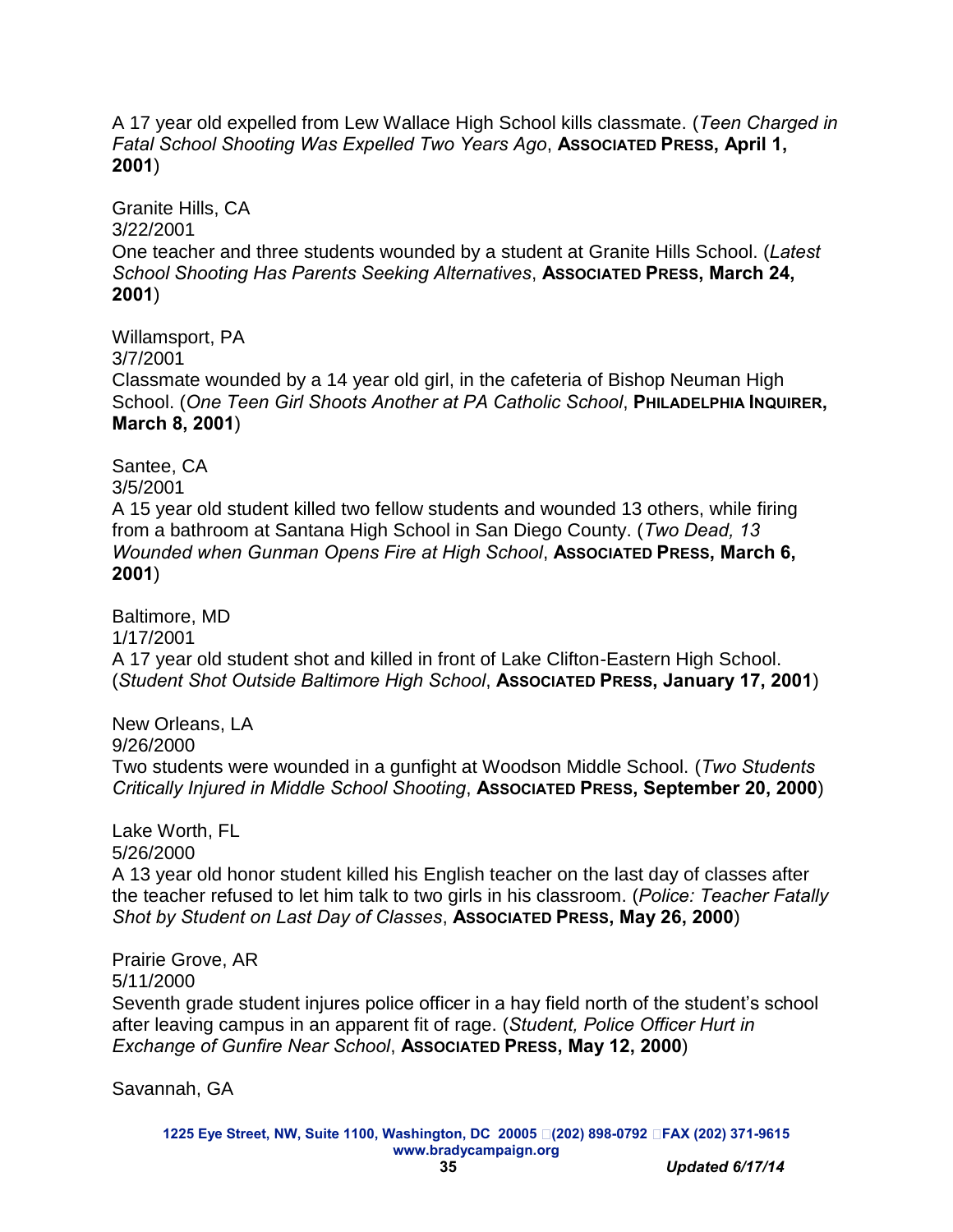3/10/2000

Two students killed by a 19 year old while leaving a dance sponsored by Beach High School. (*School Dance Ends in Gunfire, Killing Two Teens, Injuring One Other*, **ASSOCIATED PRESS, March 11, 2000**)

Woodbridge, VA

3/6/2000

Deena Estaban, 42, was charged with bringing a gun onto school property. Estaban, who has a Virginia CCW license, mistakenly brought the gun in a backpack to the elementary school where she is an art teacher. The gun was loaded and had been left unattended in her classroom until another teacher discovered it. Police said that it was likely that students were near the bag during the school day. (*Teacher Unaware of Gun in Her Backpack*, **WASHINGTON POST, March 9, 2000**)

Mount Morris Township, MI

2/29/2000

A 6 year old boy shot and killed a 6 year old girl at Buell Elementary School with a .32 caliber handgun. (*Community Grieves Death of 6-Year-Old*, **ASSOCIATED PRESS, March 1, 2000**)

Fort Gibson, OK

12/6/1999

A 13 year old student, armed with a handgun, opened fire outside Fort Gibson Middle school, wounding four classmates. (*Friends, Neighbors Look for Answers in School Shooting*, **ASSOCIATED PRESS, December 7, 1999**)

Deming, NM

11/19/1999

A 12 year old boy came to school dressed in camouflage and shoots 13 year old girl with a .22 caliber as students were returning from lunch. (*Girl Shot at Middle School, Boy Taken into Custody*, **ASSOCIATED PRESS, November 19, 1999**)

Conyers, GA 5/20/1999

A 15 year old sophomore opens fire with a rifle and a handgun on Heritage High School students arriving for classes, injuring six. (*A Loud Pop, Then Chaos Again*, **ASSOCIATED PRESS, May 20, 1999**)

Littleton, CO

4/20/1999

Students Eric Harris, 18, and Dylan Klebold, 17, killed 15 students and a teacher and wounded 23 with two sawed-off shotguns and a TEC-DC9 before killing themselves at Columbine High School. (*Banned Assault Weapon Used in Littleton School Shooting*, **ASSOCIATED PRESS, April 23, 1999**)

Notis, ID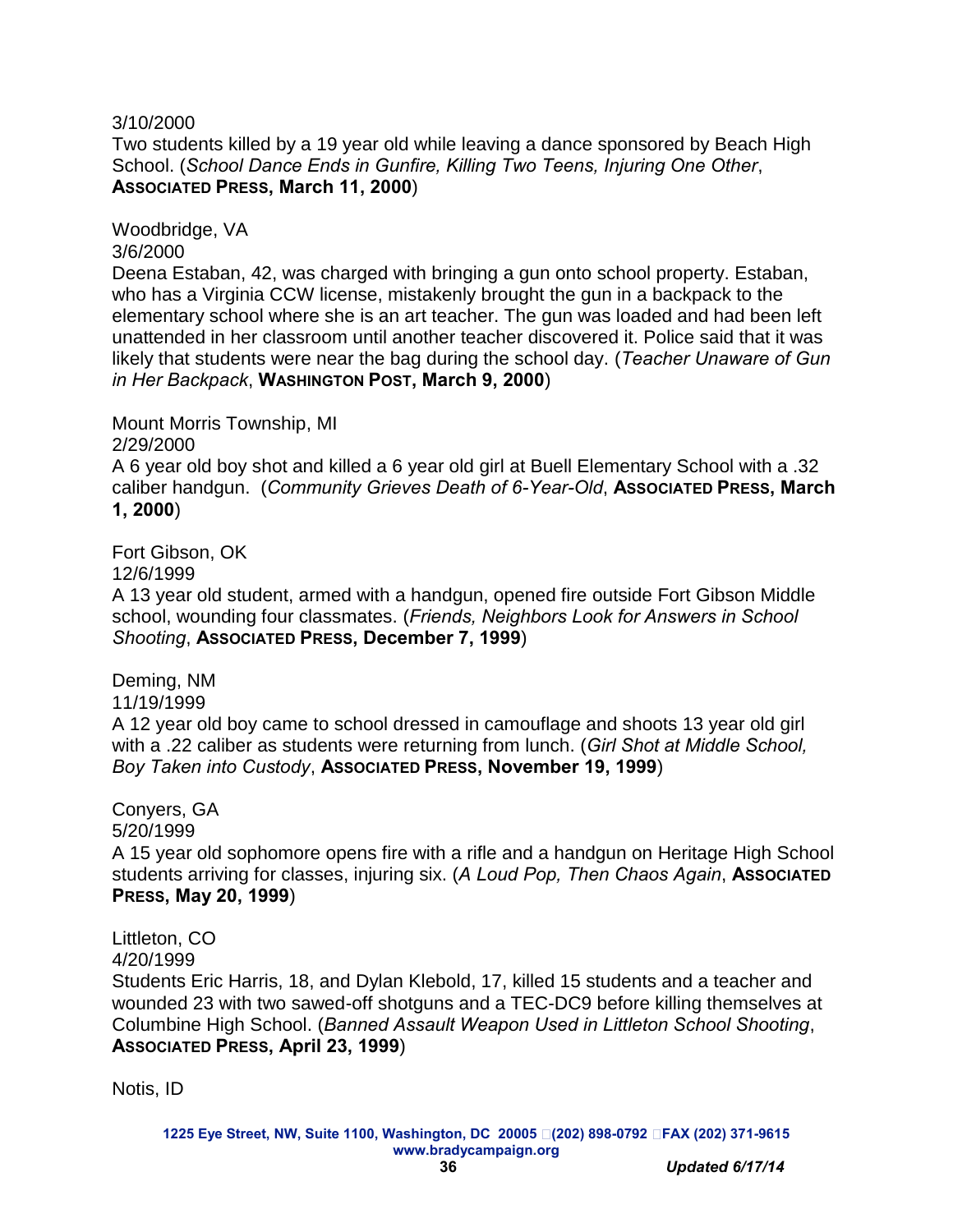#### 4/16/1999

Student "rode the bus to school with a shotgun wrapped in a blanket. He pointed the gun at a secretary and students, then shot twice into a door and at the floor. He had a death list, but told one girl he wouldn't hurt anyone. He surrendered." (B. Dedman, *Examing the psyche of an adolescent killer*, **CHICAGO SUN-TIMES, October 15, 1999**)

Springfield, OR 5/21/1998

Two teenagers were killed and more than 20 people hurt when a teenage boy opened fire at a high school, after killing his parents. The shooter, 17, was sentenced to nearly 112 years in prison. (*Second Student Dies from Wounds in Oregon School Shooting*, **ASSOCIATED PRESS, May 22, 1998**)

Fayetteville, TN 5/19/1998

Three days before his graduation, an 18 year old honor student, opened fire at a high school, killing a classmate who was dating his ex-girlfriend.(*Police Say Gunman Left Note Prior to Shooting*, **ASSOCIATED PRESS, May 28, 1998**)

Edinboro, PA

4/24/1998

A 15 year old student opened fire at an eighth-grade dance, killing a science teacher. (*3,500 Attend Pa. Teacher Funeral*, **ASSOCIATED PRESS, April 28, 1998**)

Jonesboro, AR

3/24/1998

Two boys, 11 and 13, fired on their middle school from woods, killing four girls and a teacher and wounding 11 others. (*Two Cousins in Camouflage Now Wear Orange Jail Coveralls*, **ASSOCIATED PRESS, March 25, 1998**)

West Paduach, KY 12/1/1997 Three students were killed and five wounded at Heath High School by a 14 year old. (*Shaken Students Pray for Victims of Shootings*, **ASSOCIATED PRESS, December 2, 1997**)

Pearl, MS 10/1/1997 A 16 year old student fatally shot two students and wounded seven others after stabbing his mother to death. (*Teen Passed Note Before Shooting: 'I Am Not Insane. I Am Angry'*, **ASSOCIATED PRESS, October 2, 1997**)

Bethel, AK 2/19/1997